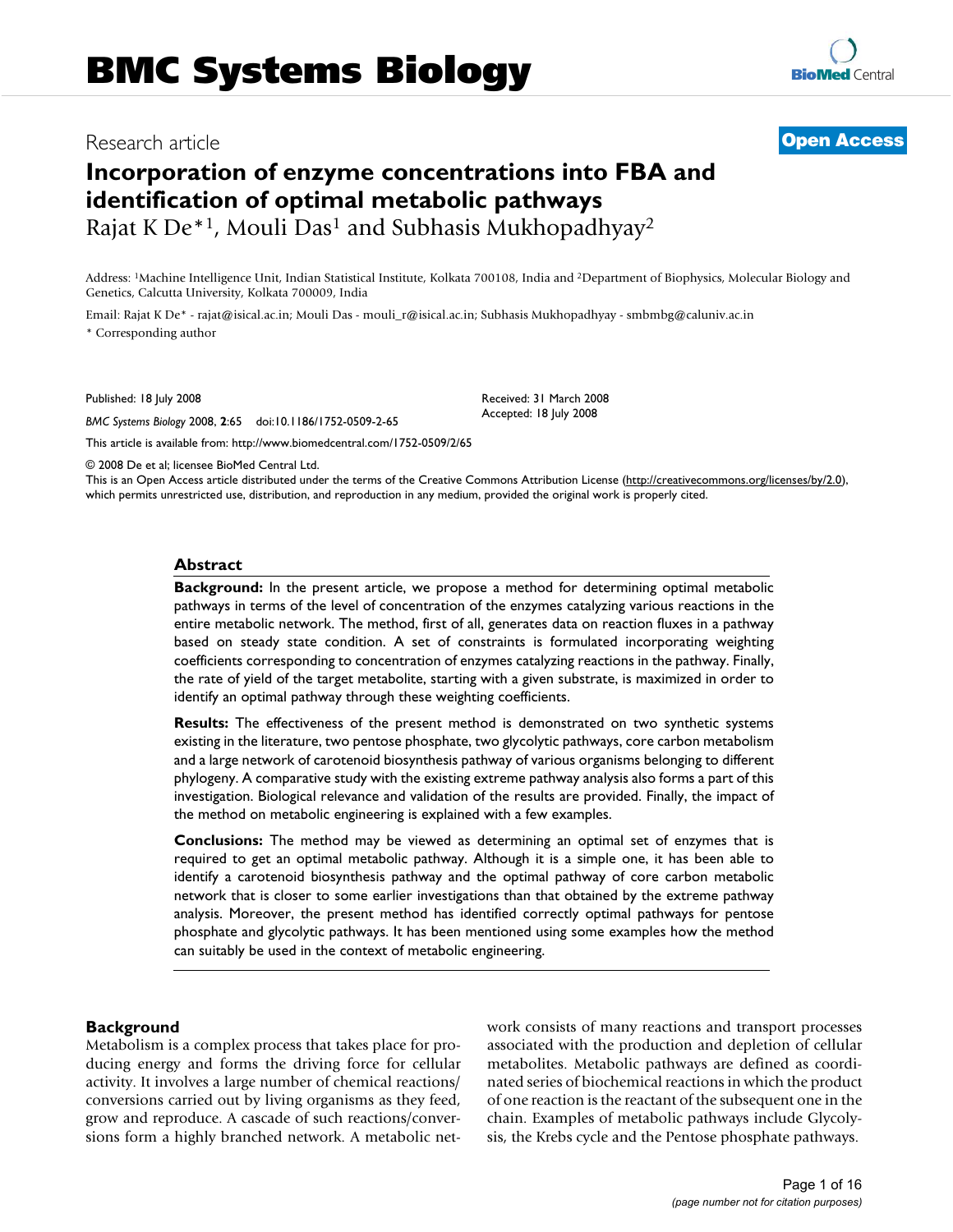There exist various categories of data models for analyzing metabolic pathways. The huge amount of genomic data, available at present, has led to the construction of genome-scale models of metabolism [1]. The biological information from genomes can be extracted by constructing computational models and subsequently making predictions from them [2,3]. Flux balance analysis is a constraint-based approach [4-6] that spans the closed solution space within which many steady state solutions would lie. Optimization techniques are used to find out a single state, within this space of allowed states, which reflects the actual flux distribution of the cell under a defined set of nutrient conditions [7,8]. The utilities of such modeling include predicting systems behavior, identifying crucial steps in systems regulation. In [9], Cascante et. al. have shown how this kind of modeling can be used for characterizing fermentation pathway of *S. cerevisiae*. Moreover, modeling and analysis of metabolic networks may be useful to perform rational drug design [10].

Reactions in a metabolic pathway are mostly enzymatic. That is, for a reaction  $A \rightarrow B$  catalyzed by an enzyme E, the rate of production of B depends not only on the concentration of the substrate A but also on the concentration of E that is available for catalyzing the reaction. Assuming that sufficient amount of the substrate A being present, if the concentration of E is low (high) then the rate of production of B will also be low (high). In the extreme pathway analysis (one of the methods under flux balance approach) [11], the authors have considered the reaction flux but not the enzyme concentration. This motivates us to develop a new method that considers both the substrate and enzyme concentration, thereby it becomes somewhat closer to real life situations than what extreme pathway analysis offers. We intend to undertake this endeavor in the present article.

Here we develop a method for identification of a metabolic pathway, in terms of the level of enzyme concentration, which yields the maximum rate of production of a metabolite in the pathway starting from a given substrate. The method determines an optimal set of enzymes that is required to get an optimal metabolic pathway through which the rate of production of a metabolite is maximum. In other words, the method is able to determine a set of enzymes that needs to be expressed at a certain level for increasing the production of the target metabolite. The method, first of all, generates the possible flux vectors in the pathway. For this purpose, assuming steady state condition, we consider the basis vectors that span the null space of the given stoichiometric matrix. Then we take convex combination of these basis vectors to generate the flux vectors that satisfy certain inequality constraints. A set of weighting coefficients, corresponding to enzymes catalyzing biochemical reactions in the said pathway, is incorporated, and then a set of constraints incorporating these weighting coefficients is formulated. An objective function, in terms of these weighting coefficients, is formed, and then minimized under regularization method. The weighting coefficients corresponding to a minimum value of the objective function represent an optimal pathway. Fig. 1 depicts the flowchart of the method that is easy to implement, yet workable. For simplicity, we have made some assumptions as mentioned in the methodology section.

The effectiveness of the present method is demonstrated on two synthetic systems designed in [12,13], on two pentose phosphate, two glycolytic pathways [14], one large carotenoid biosynthesis pathway [14] and a network of core carbon metabolism [15] of various organisms belonging to different phylogeny. The method is compared with the existing extreme pathway analysis [11].



**Outline of the proposed method**.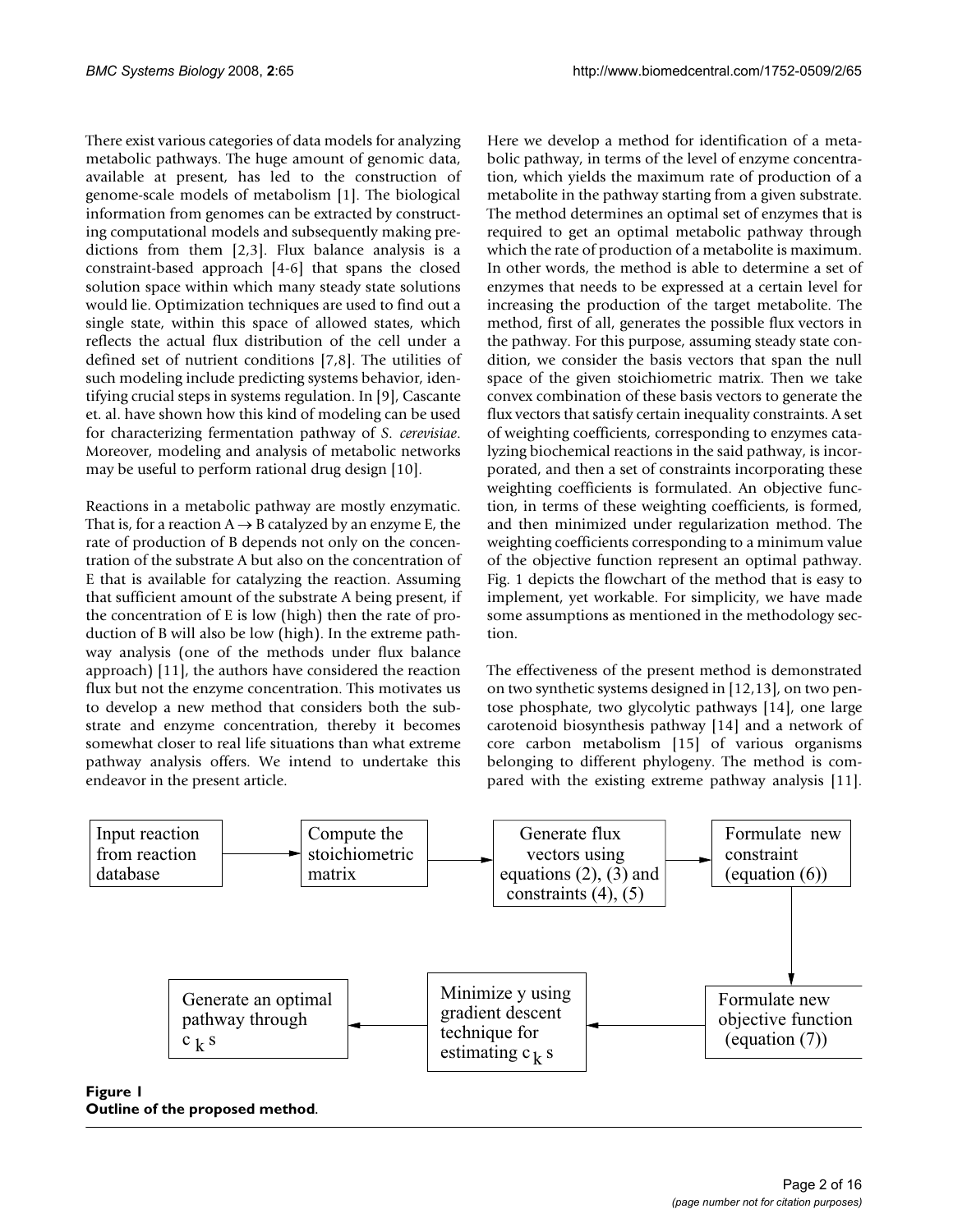The major differences of the present method from the existing extreme pathway analysis have been pointed out. Finally, we provide biological relevance of the results. A possible validation from biological point of view along with the salient features of the method is also included. It has been demonstrated with a few examples that the method can be appropriately applied to the problems of metabolic engineering.

# **Results**

The proposed method is described in the methodology section. Here we provide a comparative analysis of the present method with extreme pathway analysis using two synthetic [12,13] and four different real life pathways. Real life pathways include pentose phosphate and glycolytic pathways of *E. coli* K-12 MG1655, *T. pallidum* and *P. falciparum*, a large network of carotenoid biosynthesis [16- 20] and a network of core carbon metabolism [15]. All these real life pathways are obtained from the KEGG database [14]. In order to restrict the size of the article, we have provided a brief account on these real-life pathways in the Additional File 1. Some of the results are included here while the others are provided in the Additional File 1 for restricting the size of the article.

#### *Analysis of the results*

#### *On the synthetic system in Fig. 2*

For the system in Fig. 2, we want to maximize the rate of yield of the metabolite P, starting from the substrate A. The system is composed of 10 reactions  $R_1, R_2,...,R_{10}$ involving 6 metabolites A, B, C, D, E and P. The reactions  $R_2$  and  $R_8$  are reversible. We associate the weighting factors  $c_1$ ,  $c_2$ ,..., $c_{10}$  corresponding to the enzymes catalyzing these reactions respectively. There are 6 internal fluxes  $R_{5}$ ,  $R_6$ ,..., $R_{10}$  and 4 exchange fluxes  $R_1$ ,  $R_2$ ,..., $R_4$  as depicted in Fig. 2. The constraints as mentioned in the methodology section, and following [13] are as follows:

$$
\alpha = (0, -\infty, 0, 0, 0, 0, 0, -\infty, 0, 0); \beta = (1, 0, \infty, \infty, \infty, \infty, \infty, \infty, \infty, \infty)
$$

The terms  $\alpha_2$  and  $\alpha_8$  are -∞ because  $R_2$  and  $R_8$  are reversible. Moreover,  $\beta_2 = 0$  because exclusive growth on substrate A is considered. Finally, we assume that the maximal uptake rate of A is 1 ( $\beta_1 = 1$ ). Following the method described in the methodology section, we have generated a set of flux vectors.

In order to maximize the rate of yield of P for growth on substrate A, the objective function  $y$  (Eq. (7)) is minimized, where *z* is given by  $z = c_9 v_9 + c_{10} v_{10} - c_3 v_3$ . We vary the value of  $\lambda$  from 0.1 to 1.0. Initially, we should always give stress on the maximization of the rate of yield rather



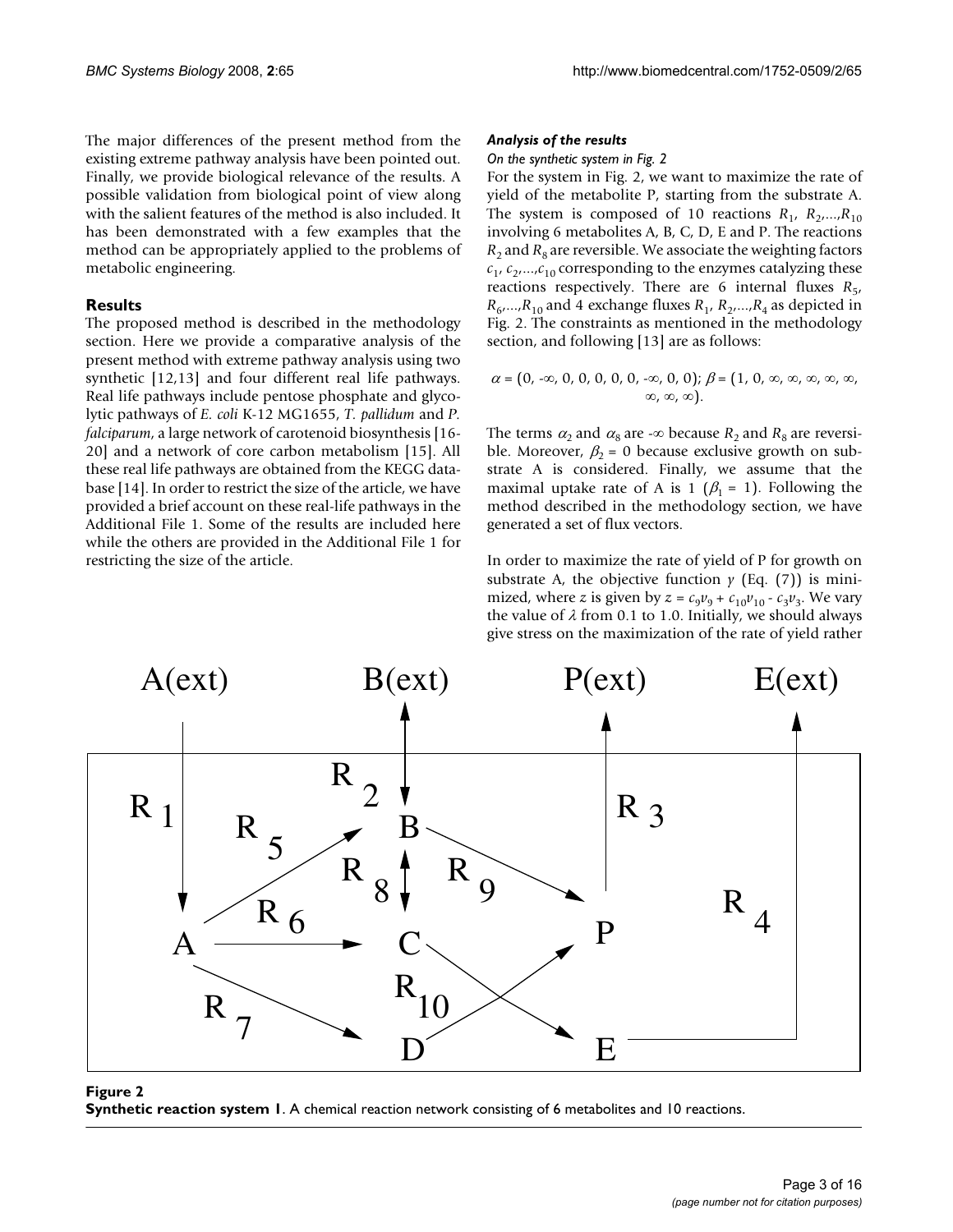than on the constraint. That is, initially  $\lambda$  should be kept small. As we go from  $\lambda = 0.1$  to  $\lambda = 1.0$ , it implies that we are increasing the stress on the constraint, and finally both the rate of yield (*z*) and the constraint are treated equally. For each value of  $\lambda$ , we minimize  $\gamma$ , and consider that set of *c<sup>i</sup>* -values corresponding to the λ-value as the final solution, for which *y* becomes minimum. Here we have obtained an optimal pathway as  $R_1 \rightarrow R_5 \rightarrow R_9 \rightarrow R_3$ , which is in accordance with earlier investigations [13]. The optimal pathway is obtained for  $\lambda = 1.0$  in 85 iterations.

Table 1 shows a few pathways along with *c*-values and average amount (*z*) of the target P. Since, we have generated a set of flux vectors, we have considered average of these vectors to compute the average amount of the target product P. For example, the pathway  $R_1 \rightarrow R_5 \rightarrow R_9 \rightarrow R_3$ yields the highest average *z*, and hence it is the optimal pathway. It is to be mentioned here that the paths involving the reactions  $R_6$  and  $R_7$  need to be activated to yield C and D respectively, as both C and D are required to produce P through these paths. The other synthetic pathway is included in Fig. 8 in Additional File 1 in order to restrict the size of the article.

We have varied the upper bound of the flux values to show the variation of enzyme concentrations (*c*-value) and the amount (*z*) of the target metabolite. The results are provided in Table 2 for some high and low upper bounds. It is clear from Table 2 that *z*-value, as expected, decreases with the decrease in upper bound. In all the cases, we have found the same optimal path although absolute *c*-values differ. This shows the consistency of the proposed method in determining optimal metabolic paths.

# *On the Glycolytic Pathway in* T. pallidum *(Fig. 3)*

The glycolytic pathway in *T. pallidum* consists of 13 metabolites and 25 fluxes (Fig. 3). The starting metabolite is  $\alpha$  -D-Glucose-1P and the target product is phosphoenolpyruvate. Thus we maximize the rate of yield  $z = c_{25}v_{25}$  $-c_{24}v_{24}$  of phosphoenolpyruvate, starting from the substrate  $\alpha$ -D-Glucose-1P. Here an optimal pathway has been obtained as <sup>α</sup> - *D* - *Gluucose* - 1*P* → <sup>α</sup> - *D* - *Gluucose* - 6*P* → β - *D* - *Fructose* - 6*P* → β - *D* - *Fructose* - 1, 6*P*2 → *Glyceral-* *dehyde* - 3*P* → *Glycerate* - 1, 3*P*2 → *Glycerate* - 3*P* → *Glycerate* - 2*P* → *Phosphoenolpyruvate* in 100 iterations as shown by bold (black) arrows. The optimal pathway is obtained for  $\lambda = 0.9$ .

*On the Carotenoid biosynthesis pathway (Fig. 9 in Additional File 1)* Considering the reference pathway from KEGG database, the starting metabolite for the carotenoid biosynthesis pathway is phytoene and the target metabolite is abscisic alcohol [21,22]. There are 83 metabolites and 100 fluxes (Fig. 9 in Additional File 1). There are 2 reversible and 98 irreversible reactions. Applying the present methodology, optimal pathway for the carotenoid biosynthesis has been found to be: *Phytoene* → *Phytofluene* → ζ - *Carotene* → *Neurosporene* → *Lycopene* → <sup>γ</sup> - *Carotene* → β - *Carotene* → β - *Cryptoxanthin* → *Zeaxanthin* → *Antheraxanthin* → *V iolaxanthin* → *Neoxanthin* → 9' - *cis* - *Neoxanthin* → *Xanthoxin* → *Abscisic aldehyde* → *Abscisic alcohol*. The optimal pathway is obtained for  $\lambda = 0.7$  in 90 iterations, which is shown in Fig. 4 by bold (black) arrows.

# *On the core carbon metabolic network (Fig. 5)*

We have applied the method to analyze a simple example that represents the skeleton network of core carbon metabolism [15,23]. The network includes 23 reactions, seven of which are regulated by four regulatory proteins. The internal metabolites are A, B, C, D, E, F,  $O_2$ , NADH, ATP and the external metabolites are Carbon 1, Carbon 2, *Dext*, *Eext*, *Fext*, *Hext* and Oxygen. This network is a highly simplified representation of core metabolic processes including a glycolytic pathway with carbon 1 (C1) and carbon 2 (C2) as primary substrates, as well as a pentose phosphate pathway and a TCA cycle, through which amino acid H enters into the system. Fermentation pathways, amino acid biosynthesis, cell growth along with corresponding regulation (e.g. catabolite repression, aerobic/ anaerobic regulation, and carbon storage regulation) are also included. The growth reaction is indicated by white arrows. For further details of the pathway, one may refer to [15,23].

Our methodology aims at obtaining the optimal metabolic flux distribution within the solution space. In this study,  $R_{z}$ , the biomass flux, is defined as  $C + F + H + 10AT$  $P \rightarrow 1$  *Biomass*, and needs to be maximized. Applying the

**Table 1: Some possible pathways for the system in Fig. 2 (or Fig. 6)**

| Serial Number | Some possible paths                                                      | Optimal c-values                                                         | Average quantity $(z)$ of P |
|---------------|--------------------------------------------------------------------------|--------------------------------------------------------------------------|-----------------------------|
|               | $R_1 \rightarrow R_5 \rightarrow R_9 \rightarrow R_2$                    | $c_1 = 0.88$ , $c_5 = 0.80$ , $c_9 = 0.80$ , $c_3 = 0.86$                | 51.53                       |
| $\mathbf{2}$  | $R_1 \rightarrow R_6 \rightarrow R_8 \rightarrow R_9 \rightarrow R_3$    | $c_1 = 0.88$ , $c_6 = 0.56$ , $c_8 = 0.57$ , $c_9 = 0.80$ , $c_3 = 0.86$ | 12.22                       |
|               | $R_1 \rightarrow R_5 \rightarrow R_8 \rightarrow R_{10} \rightarrow R_3$ | $c_1$ = 0.88, $c_5$ = 0.80, $c_8$ = 0.57, $c_{10}$ = 0.04, $c_3$ = 0.86  | 24.63                       |
| 4             | $R_1 \rightarrow R_6 \rightarrow R_{10} \rightarrow R_3$                 | $c_1$ = 0.88, $c_6$ = 0.56, $c_{10}$ = 0.04, $c_3$ = 0.86                | 19.88                       |
|               | $R_1 \rightarrow R_7 \rightarrow R_{10} \rightarrow R_2$                 | $c_1$ = 0.88, $c_7$ = 0.18, $c_{10}$ = 0.04, $c_3$ = 0.86                | 29.41                       |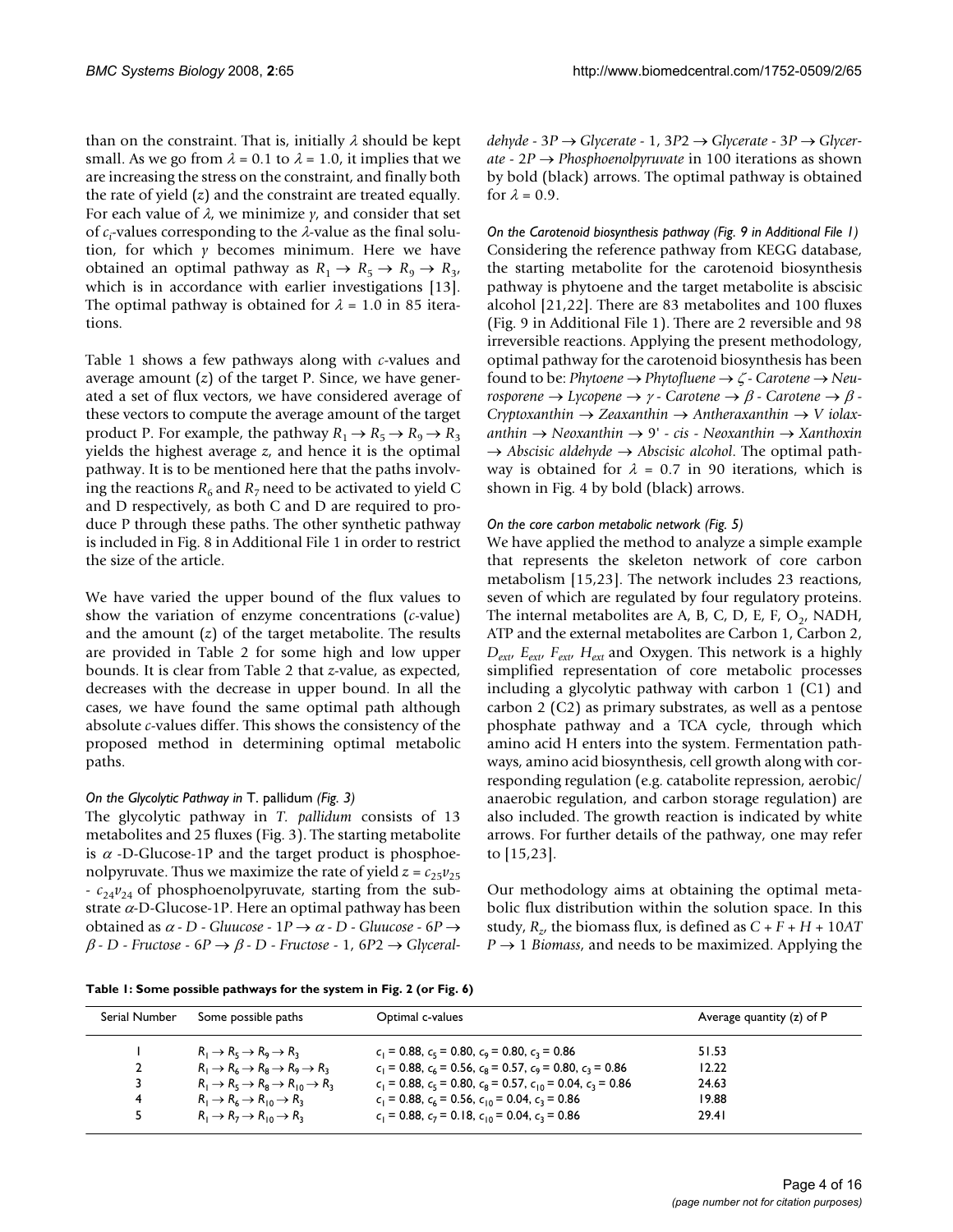| Serial Number | Upper bound on flux value | Optimal c-values                                          | Average quantity (z) of P |
|---------------|---------------------------|-----------------------------------------------------------|---------------------------|
|               | 5000                      | $c_1 = 0.93$ , $c_5 = 0.83$ , $c_9 = 0.91$ , $c_3 = 0.85$ | 6670.68                   |
|               | 4000                      | $c_1 = 0.91$ , $c_2 = 0.92$ , $c_9 = 0.82$ , $c_3 = 0.98$ | 5458.83                   |
|               | 3000                      | $c_1 = 0.91$ , $c_5 = 0.85$ , $c_9 = 0.83$ , $c_3 = 0.91$ | 4308.66                   |
|               | 2000                      | $c_1 = 0.88$ , $c_5 = 0.84$ , $c_9 = 0.81$ , $c_3 = 0.86$ | 3451.73                   |
|               | 1000                      | $c_1 = 0.87$ , $c_5 = 0.82$ , $c_9 = 0.86$ , $c_3 = 0.83$ | 2347.61                   |
| 6             | 50                        | $c_1 = 0.84$ , $c_5 = 0.89$ , $c_9 = 0.87$ , $c_3 = 0.82$ | 55.69                     |
|               | 40                        | $c_1 = 0.94$ , $c_5 = 0.87$ , $c_9 = 0.89$ , $c_3 = 0.81$ | 47.29                     |
| 8             | 30                        | $c_1 = 0.89$ , $c_5 = 0.86$ , $c_9 = 0.85$ , $c_3 = 0.85$ | 42.57                     |
| 9             | 20                        | $c_1 = 0.86$ , $c_5 = 0.84$ , $c_9 = 0.81$ , $c_3 = 0.82$ | 38.66                     |
| 10            | 10                        | $c_1 = 0.98$ , $c_5 = 0.93$ , $c_9 = 0.91$ , $c_2 = 0.87$ | 34.96                     |

**Table 2: Variation of c-values and average z with the upper bound on reaction fluxes for the optimal path**  $R_1 \to R_5 \to R_9 \to R_3$  **of the system in Fig. 2**

proposed methodology, the optimal pathway has been found to be:  $A \rightarrow B \rightarrow C \rightarrow G \rightarrow C \rightarrow Biomass$  for  $\lambda = 0.8$ in 95 iterations.

#### *Comparison with the extreme pathway analysis [11,24]*

Extreme pathways are a set of generating vectors that describe the conical steady-state solution space for flux distributions through an entire metabolic network. These cone-generating vectors correspond to biochemical pathways. The optimal metabolic pathways are calculated using linear optimization and are then interpreted using the extreme pathways. For details of the method, one may refer to [11,24]. Here we demonstrate a comparative analysis of the present method with the extreme pathway analysis [11,24]. The comparative analysis has been done on all the above mentioned pathways. Optimal pathways obtained by extreme pathway analysis for the two synthetic systems (Fig. 2, and Fig. 8 in Additional File 1) are the same as that obtained by the present method. Similarly, for pentose phosphate and glycolytic pathways in *E. coli* K-12MG1655 (Figs. 10 and 11 in Additional File 1), optimal pathways are the same as obtained by both the methods.

For *P. falciparum*, an optimal pentose phosphate pathway <sup>α</sup> - *D* - *Glucose* - 6*P* → β - *D* - *Fructose* - 6*P* → *D* - *Xylulose* - 5*P* → *D* - *Glyceraldehyde* - 3*P* as obtained by the extreme pathway analysis was found to be different from that obtained by the present method as shown in Fig. 12 in Additional File 1. The glycolytic pathway in the organism *T. pallidum* as obtained by the present algorithm has been found to be different from the previously identified optimal pathway by the extreme pathway analysis. For the latter case, it was found to be  $\alpha$  - *D* - *Glucose* - 1*P*  $\rightarrow \alpha$  - *D* -*Glucose* - 6*P* → β - *D* - *Glucose* - 6*P* → β - *D* - *Fructose* - 6*P* → β - *D* - *Fructose* - 1, 6*P*2 → *Glyceraldehyde* - 3*P* → *Glycerate* - 1, 3*P*2 → *Glycerate* - 3*P* → *Glycerate* - 2*P* → *Phosphoenolpyruvate* as shown by bold (white) arrows in Fig. 3. Using the extreme pathway analysis we have obtained a different carotenoid biosynthesis pathway: *Phytoene* → 9,

9' - *Di* - *cis* - ζ - *Carotene* → 7, 9, 7', 9' - *Tetra* - *cis* - *lycopene* → Lycopene → <sup>γ</sup> - *Carotene* → β - *Carotene* → β - *Cryptoxanthin* → *Zeaxanthin* → *Antheraxanthin* → *Violaxanthin* → 9 - *cis* - *Violaxanthin* → *Xanthoxin* → *Abscisic aldehyde* → *Abscisic alcohol* as shown by bold (white) arrows in Fig. 4.

For the carotenoid biosynthesis pathway, the path obtained by the proposed method is different from the extreme pathway analysis at the starting branch and at the end of the branch of the optimal path.

Starting from Phytoene there are two paths to arrive at the intermediate metabolite Lycopene. Of the two paths, the proposed method found three metabolites, Phytofluene, ζ-Carotene and Neurosporene while the extreme pathway analysis identified two metabolites, 9,9'-Di-cis-ζ-Carotene and 7,9,7',9'-Tetra-cis-lycopene, to reach Lycopene, as can be seen from Fig. 4. The paths identified by the above two methods are different till it reaches the metabolite Lycopene. From Lycopene both the methods follow the same path till they arrive at the other intermediate metabolite Violaxanthin. From Violaxanthin extreme pathway method found one intermediate metabolite, 9 cis-Violaxanthin to arrive at the other intermediate metabolite Xanthoxin. The proposed method found two intermediate metabolites Neoxanthin and 9'-cis-Neoxanthin to reach Xanthoxin. So we can conclude that from Violaxanthin the paths obtained by the above two methods are differnt till it arrives at the metabolite Xanthoxin. From Xanthoxin both the methods follow the same path to reach the target metabolite Abscisic alcohol.

Each extreme pathway of core carbon metabolism was scaled to its maximum possible flux based on the maximum value of the uptake reactions  $(v_{max})$  given in [15]. Here we have assumed that there is no restriction on the environmental conditions and all possible inputs are available. The environment contains carbon1 (C1), F, H,  $O_2$  and the transport flux  $T_{c2}$  is repressed in the presence of C1. We have not taken into account the regulatory con-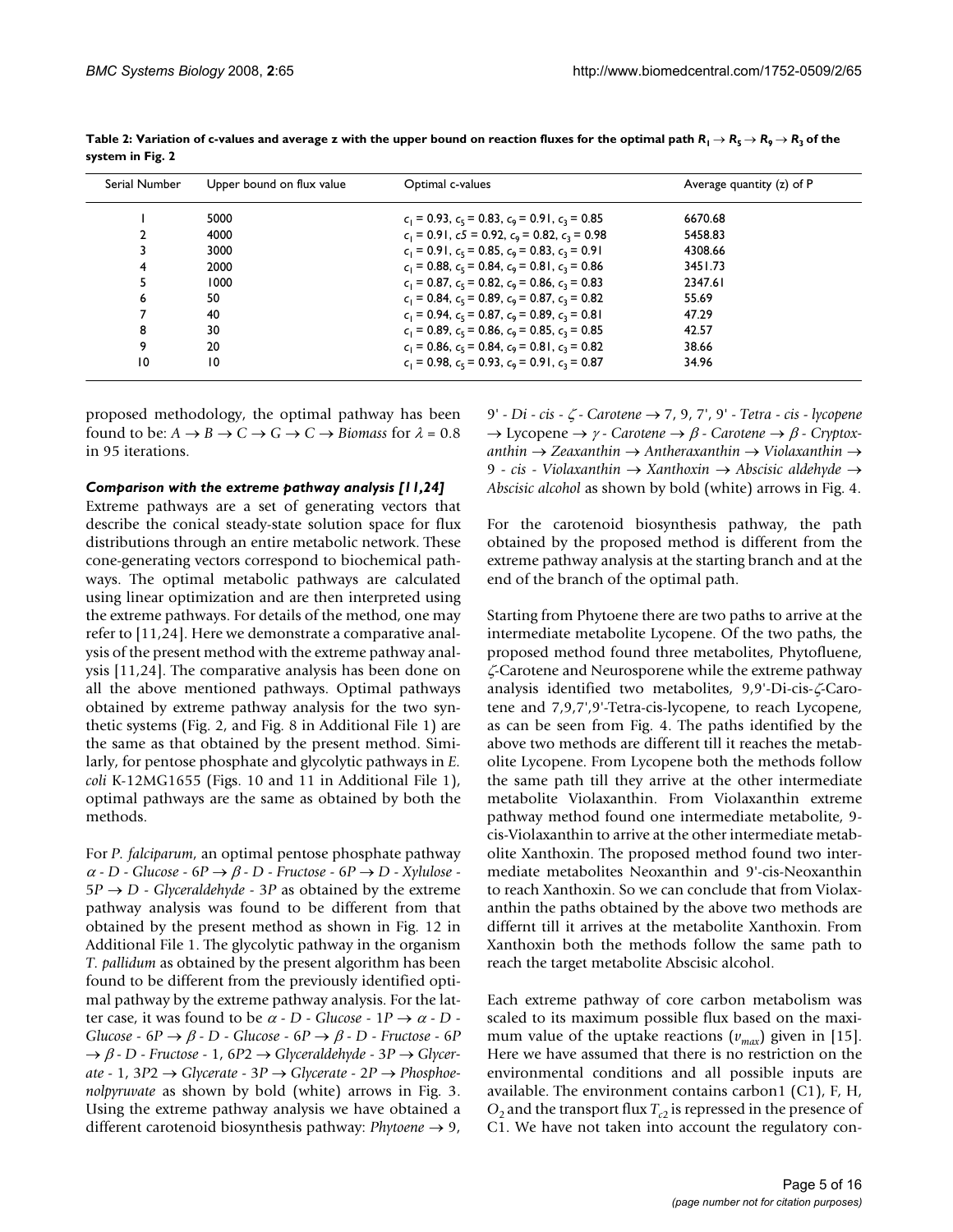

# Figure 3

**Glycolytic Pathway in** *T. pallidum*. Glycolytic pathway in *T. pallidum* consisting of 13 metabolites and 25 fluxes (reversible reactions are shown by double arrows). The starting metabolite is α-D-Glucose-1P and the target product is phosphoenolpyruvate respectively. The bold (black) arrows represent the optimal pathway obtained by the present method and the bold (white) arrows represent the optimal pathway obtained by the extreme pathway analysis.

straints associated with regulation of gene expression, i.e., by repressing or activating certain genes and other environmental conditions.. The regulatory and environmental constraints may further constrain the allowable functions of the network. The pathway obtained by the proposed method is similar to pathway 32 as obtained by the extreme pathway analysis in [23]. The article also derives two sets of optimal pathways in terms of the highest biomass yield with no byproduct secretion. The optimal

pathway with the highest yield obtained by our method is similar to pathway 32 of group 1 [23]. A comparison of the flux values obtained from our methodology with the extreme pathway analysis and their percentage deviations are demonstrated in Table 3. From the table it can be inferred that the flux values obtained by both methods are more or less similar in nature although some external flux values deviate considerably. These considerable deviations may be due to the following reasons.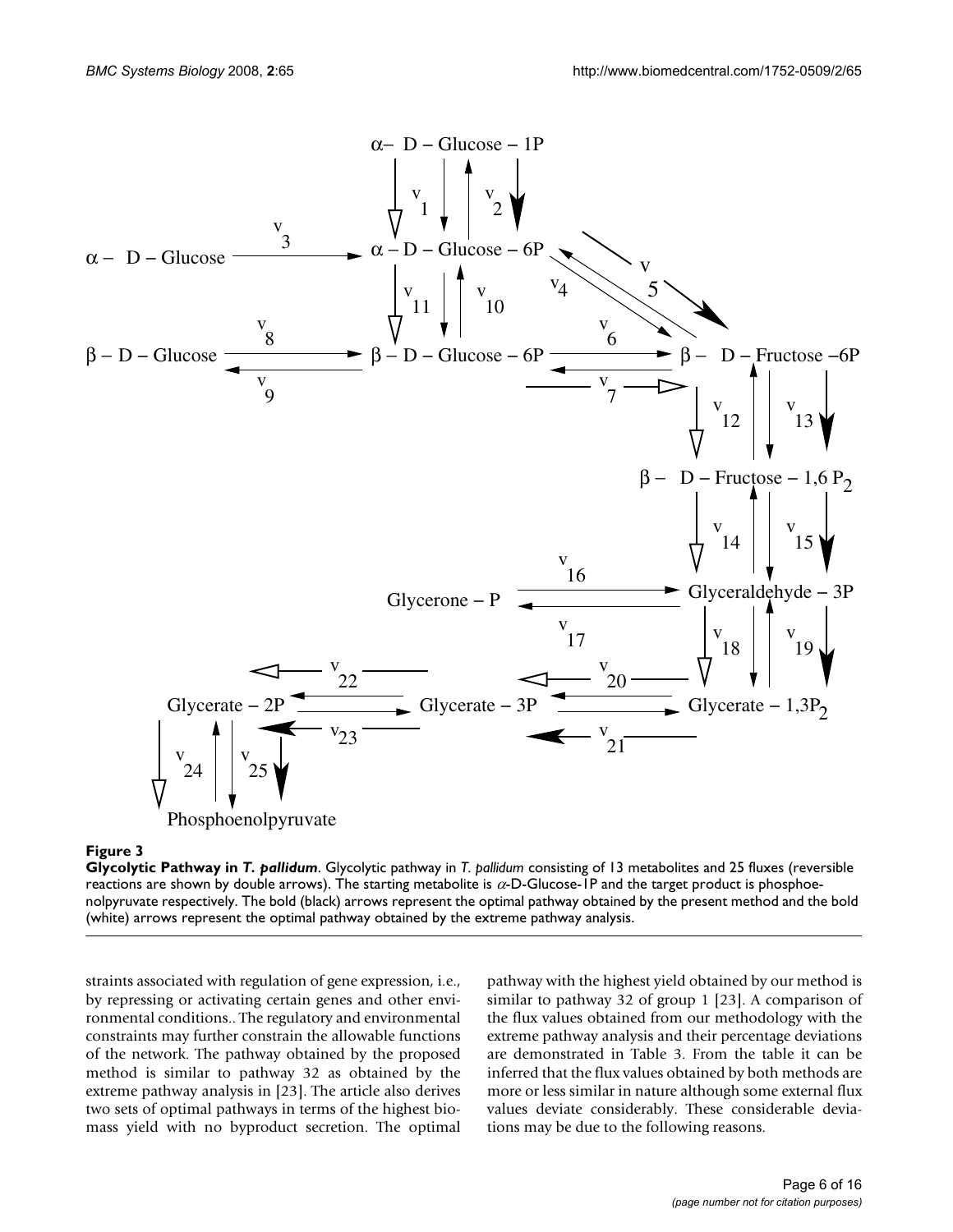

**Optimal Carotenoid biosynthesis Pathway**. The bold (black) arrows represent the optimal pathway obtained by the present method and the bold (white) arrows represent that found by the extreme pathway analysis.

The values of  $v_{max}$  in Table 3 corresponding to extreme pathway analysis were obtained by imposing certain environmental and regulatory constraints mentioned in [23], while the proposed method, for simplicity, does not consider such constraints. Moreover, for computing an average flux value by our method, we have taken average of a distribution of such flux values while the method of extreme pathway analysis determines the flux value. Finally, it may be mentioned here that we have developed the methodology accommodating certain characteristics of a system (i.e. within a specific metabolic system).

We did not consider the characteristics outside the system, from which the external fluxes enter into it. However, the method developed here has produced consistent results that have been validated by randomizing the starting point in generating flux vectors.

We have compared the flux values obtained by the proposed method with that derived by extreme pathway analysis. The results are shown for the system in Fig. 2 and for the core carbon metabolic network in Fig. 5. Since the proposed method, unlike extreme pathway analysis, generates a number of flux values corresponding to a single reaction, we have taken average of these values for the reaction and used this average for comparison. Percentage deviations between average flux values (*vav*) and flux values (*vepa*) derived by extreme pathway analysis were calculated in Table 4. It is clear from the table that the flux values corresponding to both these methods are very close; although, as in the case of Table 3, some considerable deviations were noted mostly for external fluxes. The reasons for such deviations for the carbon metabolic pathway (Fig. 5) have been explained in the paragraph above. Note that here no constraint was considered by both the methods.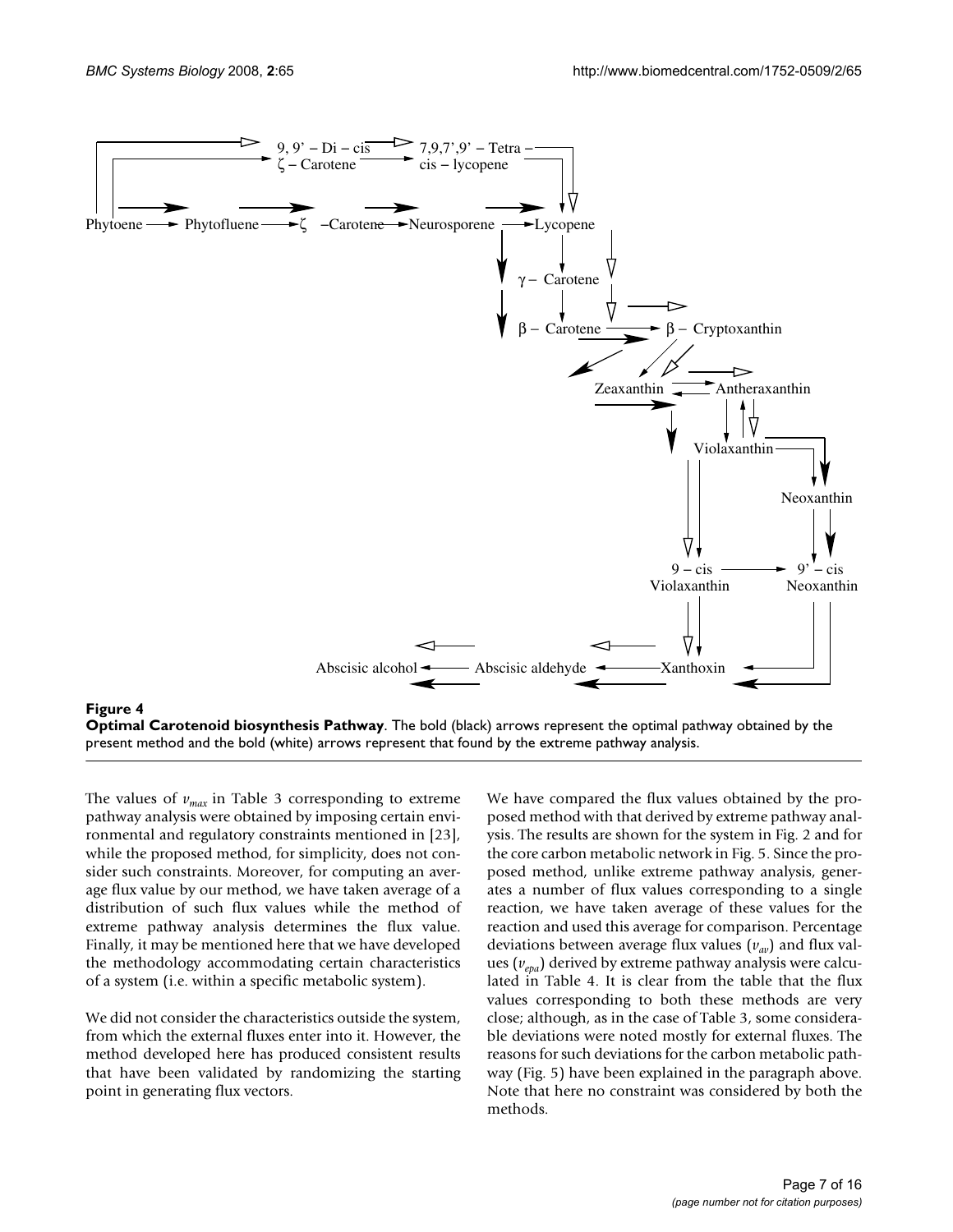

# **Figure 5**

**Core carbon metabolic network**. A simplified core carbon metabolic network [15]. The network consists of 12 metabolites and 23 reactions. The stoichiometry of the metabolic reactions are described as follows [15]:  $R_1$ :  $A + ATP \rightarrow B$ ;  $R_{2a}$ :  $B \rightarrow$ 2ATP + 2NADH + C;  $R_{2b}$ : C + 2ATP + 2NADH  $\rightarrow$  B;  $R_3$ : B  $\rightarrow$  F;  $R_4$ : C  $\rightarrow$  G;  $R_{5a}$ : G  $\rightarrow$  0.8C + 2NADH;  $R_{5b}$ : G  $\rightarrow$  0.8C + 2NADH;  $R_6: C \to 2ATP$  + 3D;  $R_7: C$  + 4NADH  $\to 3E$ ;  $R_{8a}: G$  + ATP + 2NADH  $\to H$ ;  $R_{8b}: H \to G$  + ATP + 2NADH;  $R_{res}: NADH$  +  $O_2 \to ATP$ ; *C* → *Biomass*; *F* → *Biomass*; *H* → *Biomass*; 10*ATP* → *Biomass*. The stoichiometry of the transport processes are described as follows: T<sub>c1</sub> : Carbon l  $\to$  A; T<sub>c2</sub> : Carbon2  $\to$  A; T<sub>f</sub> : Fext  $\to$  F; T<sub>d</sub> : D  $\to$  Dext; T<sub>e</sub>: E  $\to$  Eext; T<sub>h</sub> : Hext  $\to$  H; T<sub>o2</sub> : Oxygen  $\to$  O2. The biomass flux  $R_z$  is as follows:  $C + F + H + 10$ ATP  $\rightarrow$  1 *Biomass* is indicated by white arrows.

# *Biological relevance and validation*

This section provides how the results obtained by the present method as well as extreme pathway analysis are relevant to some biological facts already observed by other researchers. Salient features of the present method

along with true/false positive/negative scenarios are also depicted.

| Table 3: Comparison of the flux values obtained by the proposed method and the extreme pathway analysis for the core carbon |
|-----------------------------------------------------------------------------------------------------------------------------|
| metabolic network in Fig. 5                                                                                                 |

| Reaction        | $V_{max}$<br>(Extreme path- way analysis) | $V_{av}$<br>(Proposed method) | Percentage deviation<br>$ v_{av} - v_{max} /v_{av} \times 100\%$ |
|-----------------|-------------------------------------------|-------------------------------|------------------------------------------------------------------|
| Tcl             | 10.5                                      | 11.13                         | 5.66                                                             |
| Tc2             | 10.5                                      | 11.43                         | 8.13                                                             |
| Тd              | $\overline{2}$                            | 13.91                         | 13.73                                                            |
| Te              | 12                                        | 10.47                         | 4.6                                                              |
| Τf              |                                           | 7.65                          | 34.64                                                            |
| Th              | 5                                         | 6.84                          | 26.90                                                            |
| To <sub>2</sub> | 15                                        | 12.63                         | 18.76                                                            |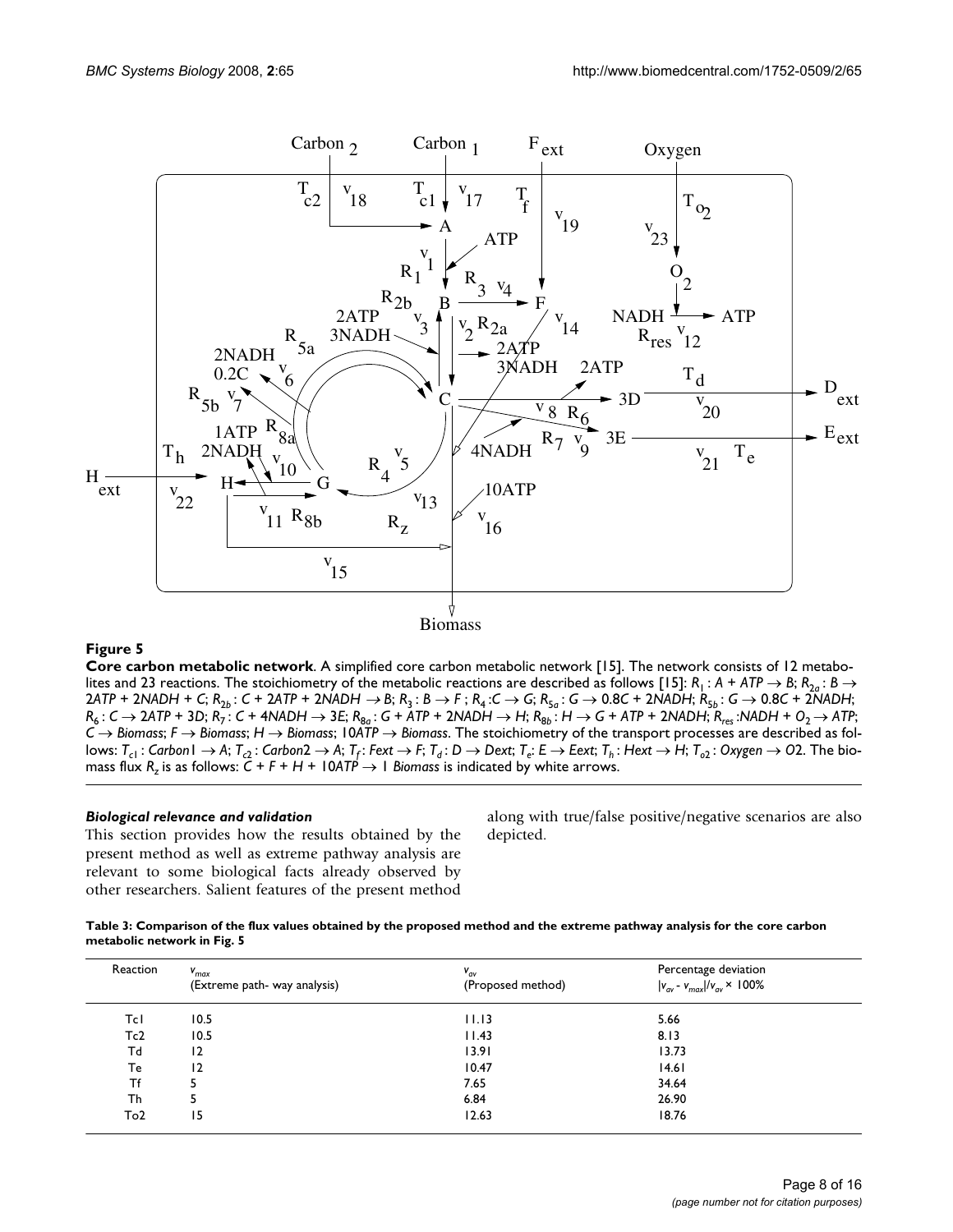| Reaction       | Average flux value (proposed method)<br>$(v_{av})$ | Flux value (Extreme pathway analysis)<br>$(v_{epa})$ | Percentage deviation<br>$ v_{av} - v_{epa} /v_{av} \times 100\%$ |
|----------------|----------------------------------------------------|------------------------------------------------------|------------------------------------------------------------------|
| R <sub>1</sub> | 48.73                                              | 46.21                                                | 5.17                                                             |
| R <sub>2</sub> | 3.596                                              | 3.129                                                | 12.98                                                            |
| R <sub>3</sub> | 36.286                                             | 32.543                                               | 10.31                                                            |
| R <sub>4</sub> | 7.687                                              | 6.292                                                | 18.15                                                            |
| R <sub>5</sub> | 49.227                                             | 46.341                                               | 5.86                                                             |
| R <sub>6</sub> | 17.86                                              | 16.001                                               | 10.41                                                            |
| R7             | 12.35                                              | 12.31                                                | 0.32                                                             |
| R8             | 14.50                                              | 13.656                                               | 5.82                                                             |
| R <sub>9</sub> | 68.318                                             | 65.734                                               | 3.78                                                             |
| <b>R10</b>     | 15.263                                             | 14.814                                               | 2.94                                                             |

**Table 4: Comparison of flux values obtained by the proposed method and the extreme pathway analysis for the system in Fig. 2**

#### *Relevance*

Here we demonstrate how the results obtained by the present method are biologically more relevant than those obtained by the extreme pathway analysis.

In the carotenoid biosynthesis pathway, there are two possible paths from the initial metabolite phytoene, producing 9,9'-Di-cis-ζ-Carotene in one branch and phytofluene in another branch. Of the two possible paths, the branch that produces phytofluene as the intermediate metabolite is observed in [25,26], which is the same as obtained by our proposed method (Fig. 4). It is to be mentioned here that the other path has been identified by the extreme pathway analysis.

As we proceed along the path, we observe that there are 4 possible paths emerging from the intermediate metabolite Neurosporene (Fig. 9 in Additional File 1). The path that produces α-Zeacarotene and Hydroxy-neurosporene are not biochemically feasible as they do not lead to the target metabolite Abscisic alcohol. Of the remaining two paths, the path producing Lycopene is obtained by the present method (Fig. 4). The path that leads from phytoene to lycopene through the intermediate paths as mentioned above can be found in fungi [27,28]. Lycopene is also found to be an intermediate in the biosynthesis of other carotenoids, in some bacteria, fungi and green plants [29]. Thus both the present and extreme pathway analysis have correctly identified Lycopene as an intermediate over the other alternative  $\beta$ -Zeacarotene (Fig. 4).

There are 4 possible paths emerging from the intermediate metabolite Lycopene (Fig. 9 in Additional File 1). The paths producing  $\delta$ -Carotene, 3,4-Dehydrolycopene and Rhodopin as the intermediate metabolites are not possible as they do not lead to the final product Abscisic alcohol. We can reach the target metabolite Abscisic alcohol only through the path that produces γ-carotene. There are 7 possible paths from the intermediate metabolite γ-carotene (Fig. 9 in Additional File 1). The paths yielding Chlorobactene, 1'-Hydroxy- γ-carotene, Myxol, Deoxymyxol, (2'S)-Deoxymyxol 2'-α-L- fucoside and 1'2'-Dihydro-γcarotene do not terminate to the target metabolite Abscisic alcohol, and hence they are not biochemically feasible. The target metabolite can be obtained through the path producing β-carotene. The biosynthesis pathway for β-carotene has been determined for fungi such as Phycomyces blakesleeanus and Neurospora crassa [30]. β-carotene is also synthesized by a number of bacteria, fungi, and most green plants [30]. The path from  $\beta$ -carotene producing Echinenone terminates at the end products Adonixanthin and Astaxanthin. The other path terminates at the end product Isorenieratene. The above mentioned two paths are not possible as none of them yields Abscisic alcohol that is the desired target metabolite of carotenoid biosynthesis (Fig. 9 in Additional File 1). The path producing  $\beta$ -Cryptoxanthin is the only feasible path as it finally leads to the target metabolite.

From  $\beta$ -Cryptoxanthin there are two paths producing Thermo-biszeaxanthin and Zeaxanthin as the two products. The path producing Zeaxanthin is followed as it terminates to the desired end metabolite. The path from  $\beta$ carotene to Zeaxanthin can be found in Flavobacterium Species [31]. The conversion between Zeaxanthin and Antheraxanthin is a reversible one, and as the forward reaction rate is greater than the reverse rate, the pathway from Zeaxanthin to Antheraxanthin is favored. As Capsanthin obtained from Antheraxanthin is not the desired end product (Fig. 9 in Additional File 1), this path is not followed. Violaxanthin obtained from Antheraxanthin via the reversible reaction ultimately leads to the target metabolite Abscisic alcohol. Capsorubin is obtained from Violaxanthin but this path is not followed as this does not yield the desired target metabolite Abscisic alcohol. Neoxanthin is produced from Violaxanthin. Arabidopsis is the best-characterized plant system of carotenoid biosynthesis. The path from  $\beta$ -carotene to Neoxanthin for xanthophyll biosynthesis has been observed in Arabidopsis. It may be emphasized that this path was identified by the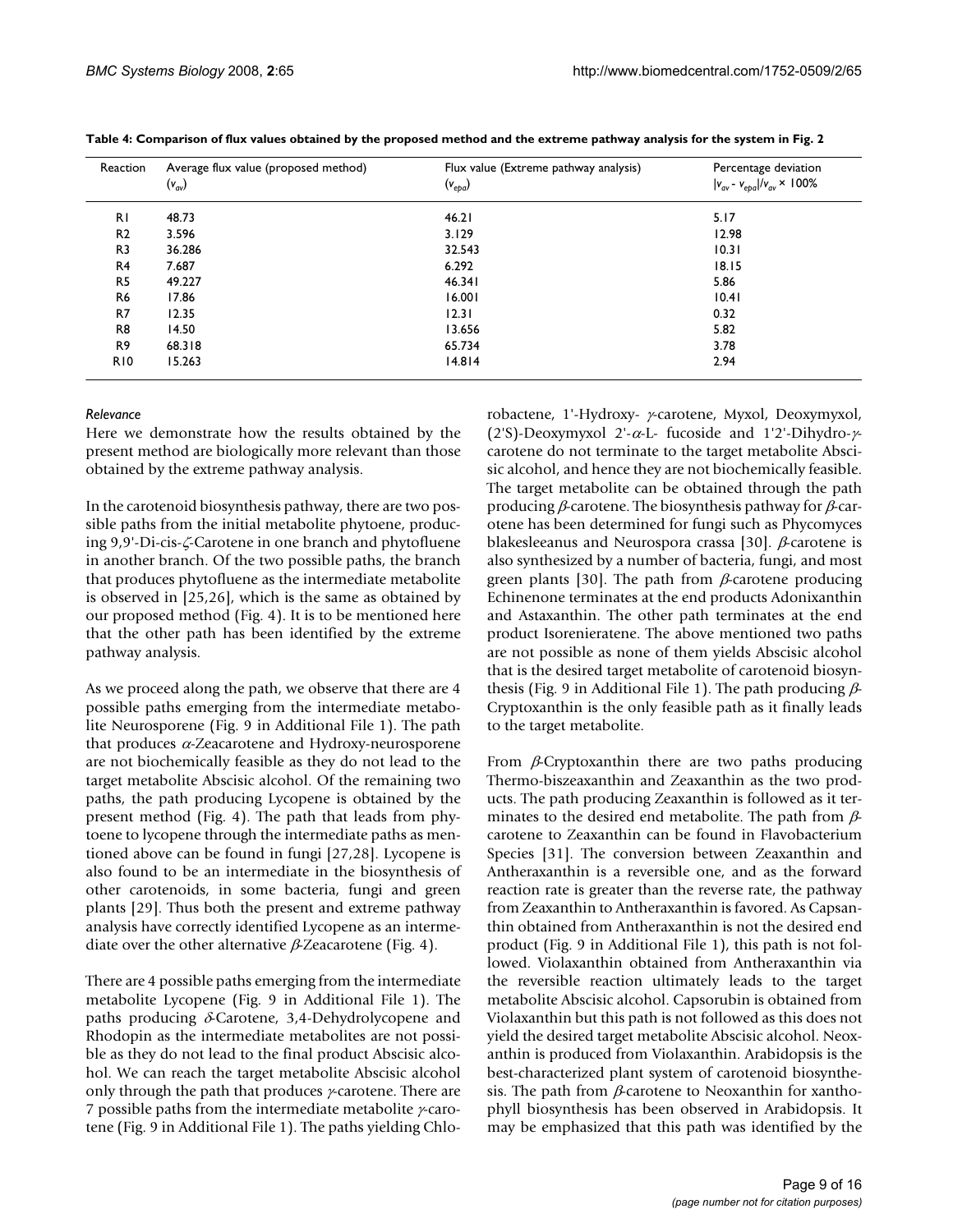present method but not by the extreme pathway analysis (Fig. 4).

Similarly, there exists a single path from Neoxanthin to 9' cis-Neoxanthin and from 9'-cis-Neoxanthin to Xanthoxin. Two paths are emerging from Xanthoxin producing Abscisic aldehyde in one branch and Xanthoxic acid in the other. The path leading to Xanthoxic acid is not followed as this does not lead to the final metabolite of carotenoid biosynthetis. The other one producing Abscisic aldehyde is followed as it terminates to the target metabolite Abscisic alcohol by the subsequent reaction. Two intermediate metabolites, 9'-cis-neoxanthin and 9-cis-violaxanthin, have been identified in light-grown and etiolated leaves, and in roots of a variety of species [32]. Biochemical evidence has suggested the occurrence of this pathway in various eukaryotes and in archaea [33].

The existence of the sugar phosphates Glyceraldehyde-3P, Ribulose-5P, Xylulose-5P, Fructose-6P and Glucose-6P in the pentose-phosphate pathway (PPP) are found in [34- 36] (Figs. 10 and 12 in Additional File 1). The major pathway for glucose-6P metabolism in *E. coli* in [37] is the same as obtained from our proposed methodology (Fig. 11 in Additional File 1).

# *A possible biological validation*

Here we highlight some of the salient features of our method and try to argue that the results obtained thereof might not be a mathematical artefact. The present method maximizes the rate of production of biomass which in a way should be consistent with the law of mass action and subsumes the free energy minimization principle. Then we use the stoichiometric matrix based on these two fundamental and model independent principles. In our results, we are able to identify the true positive and the true negative scenarios correctly which could be a pointer to the fact that our method has not introduced any artefact in its formulation. As for the intermediate scenario our method for real systems so far has not produced any false positive or false negative results.

Considering the pentose phosphate pathway in the organism *E. coli* K-12 MG1655 (Fig. 10 in Additional File 1) we have found the path starting from the metabolite  $\alpha$ -D-Glucose-6P to reach the target metabolite D-Glyceraldehyde-3P and D-Fructose-6P. We have observed the relative values of the components of the flux vector **v** that are involved in the aforesaid resulting pathway. The value of  $v_6$  is greater than  $v_5$ , and the value of  $v_{21}$  is greater than  $v_{22}$ . This leads us to obtain the target metabolite.

Starting from any intermediate metabolite, e.g., β-D-Glucose-6P, D-Glucono-1,5 lactone-6P and 6-Phospho-D-Gluconate, we were able to reach the target metabolite D-

Glyceraldehyde-3P and D-Fructose-6P. While considering a particular intermediate metabolite, we noted the relative values of the components of the flux vector **v**. We observed that the relative values of the components of the flux vector **v** while obtaining the path from any intermediate metabolite to the target are of the same order of magnitude as that obtained by considering the original path from  $\alpha$ -D-Glucose-6P to reach the target metabolite.

Moreover, we considered some other metabolite as starting substrate that are not on optimal path, and found that they did not lead to the target metabolite. For example, starting from D-Ribose-5P, we were able to reach the metabolite *PRPP* for most of the values of λ lying between 0.1 and 1.0, in steps of 0.1. For low values of  $\lambda$ , we could reach the metabolite D-Erythrose-4P and D-Fructose-6P. Thus we can conclude that any intermediate metabolite on optimal path produces the target metabolite, and it is independent of the starting metabolite. As desired, the metabolite not on optimal path do not lead to the target metabolite D-Glyceraldehyde-3P and D-Fructose-6P even via the reverse path. Similar observations were found for the other pathways.

We took two intermediate metabolites  $\beta$ -D-Glucose-6P and D-Glucono-1,5 lactone-6P that are indeed on the final path as identified by the present method, and we found that in most of the cases it led to the target. This shows that the method that we have developed is independent of choice of the initial substrate. Then we chose another substrate which also belongs to the path identified by us but this time the substrate could lead to various branches, of which one would eventually lead us to the target. We found that for certain range of values of the parameter  $\lambda$ , this would always lead us to the target, picking up the correct branch that is most of the time followed by the organism. Now for certain other ranges of the values of the parameter  $\lambda$ , the other branches in the pathway were picked up. In all the cases, the relative strength of the vector **v** reflects the correct strength that would drive the path from the starting substrate to the target. We have observed this feature for all the real life paths.

The kind of constraint that we have imposed on to the systems must have captured the essential biochemistry of the systems. That is why the method becomes independent of the choice of the various substrates within the conscensus pathway and makes our methodology quite a general one without centering around any specific model of the system.

# **Discussion**

The method developed in this article may be useful for manipulating a metabolic pathway to achieve some desired goals constituting some tasks of metabolic engi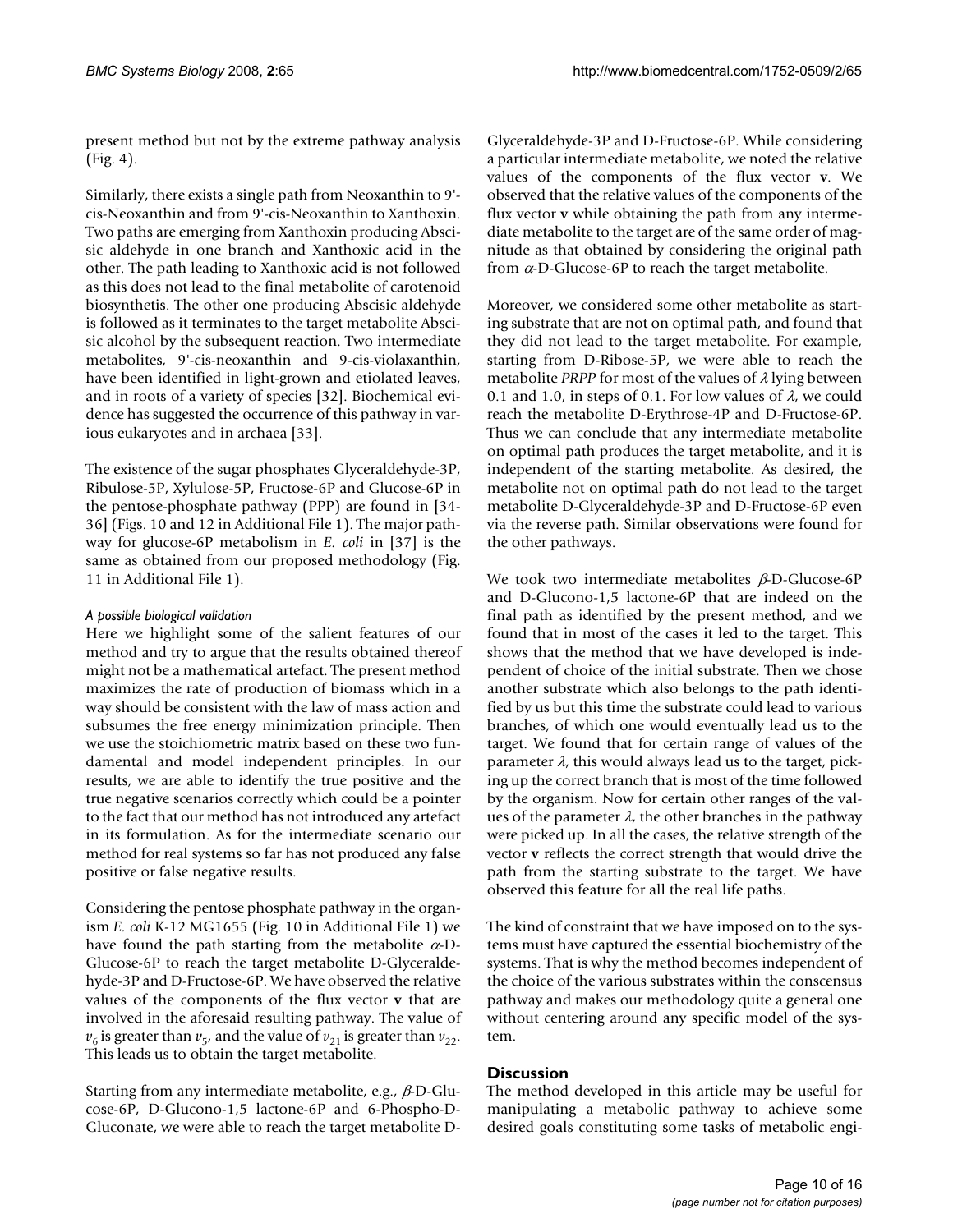neering. Here we describe a few examples where this method may be useful.

• Let us consider the synthetic pathway in Fig. 2 and redraw it in Fig. 6 incorporating the enzymes  $e_1$ ,  $e_2$ ,... $e_{10}$ mediating the reactions  $R_1$ ,  $R_2$ ,... $R_{10}$ , respectively. For this system, we have already determined  $R_1 \rightarrow R_5 \rightarrow R_9 \rightarrow R_3$  as an optimal pathway through which the amount of the product P becomes maximum. We have also found that the concentration of the enzymes  $e_1$ ,  $e_2$ ,... $e_{10}$  that is required to get this optimal pathway is 0.88 for *e*<sup>1</sup> , 0.80 for  $e_5$ , 0.80 for  $e_9$  and 0.86 for  $e_3$ . For some reasons, let us say, the concentration of the enzyme  $e_5$  becomes low  $(\sim 0)$ . Under this situation, the amount of the target product will also be less. On application of the present method on this system, we would be able to identify an optimal pathway and thereby the reason behind the situation. Then we can make necessary arrangement to activate the corresponding gene and thereby leading to the formation of the enzyme in higher concentration.

• Consider the example of reducing the amount of acetate in glycolytic pathway as done by Yang et al [38]. Here the authors have proposed a method of adding a new path of forming Acetoin for reducing the amount of acetate. However, this problem may boil down to determining an optimal metabolic pathway through which the amount of acetate is minimum. Then we can apply our method to this problem for determining this optimal pathway and finally inhibit the other paths but only express this optimal path. This will lead to the formation of acetate to a minimum amount. The amount of acetate will be minimum if this optimal path is only expressed and the others are inhibited.

• For the third example, let us assume there are  $n$  paths  $P_1$ , *P*2 ,...*Pn* starting from a given substrate to yield a given target metabolite. Also assume that out of these *n* pathways, there are multiple optimal pathways  $P_1$ ,  $P_2$ ,... $P_m$  (*m* <*n*) through which the amount of the target metabolite becomes maximum. Now if we want to avoid a particular pathway, we may inhibit (by some means) the genes pro-



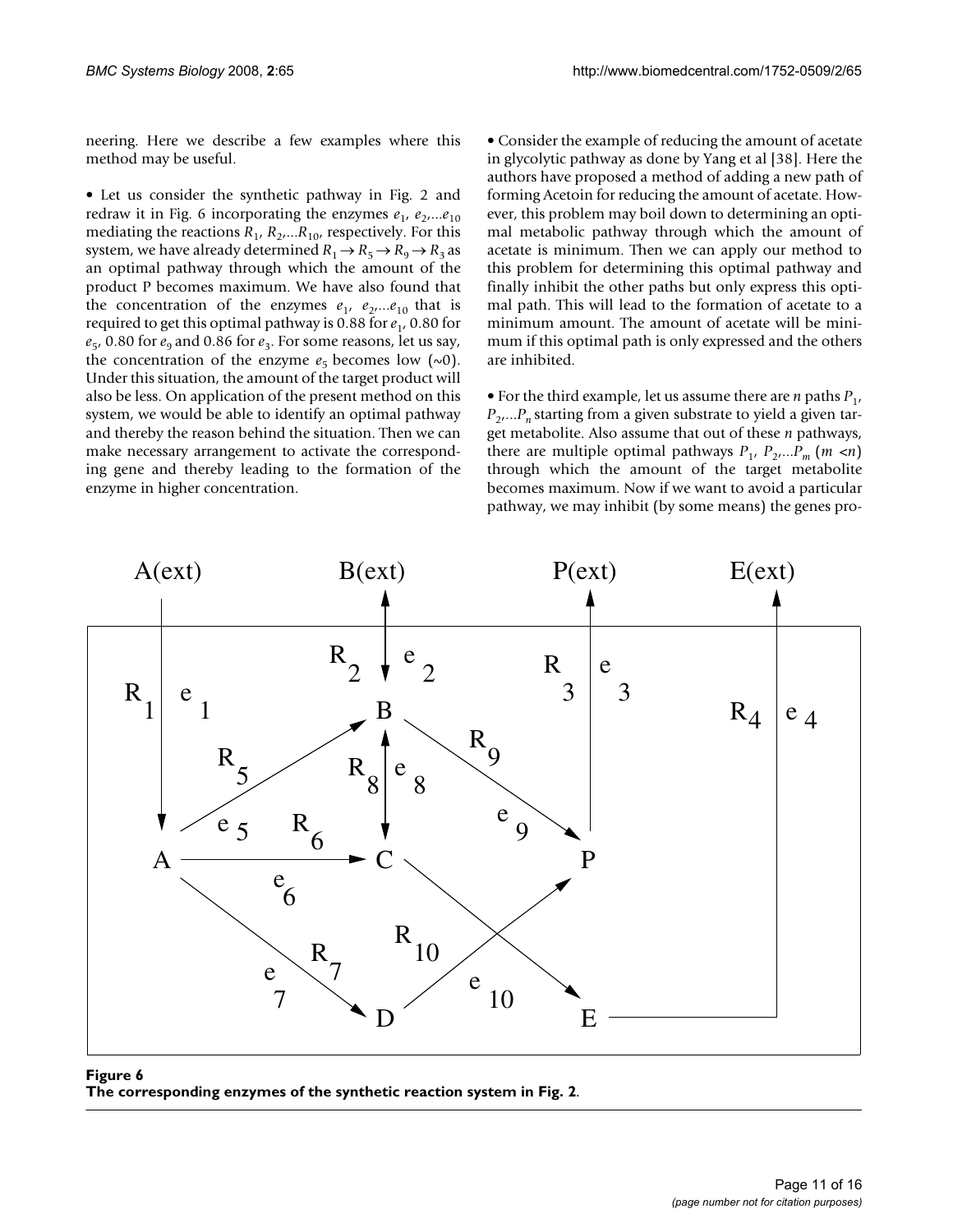ducing some of the enzymes catalyzing the reactions in that pathway.

# **Conclusions**

Here we have developed a simple method for identifying an optimal metabolic pathway through which a metabolite attains a maximum rate of growth on a given substrate. The method involves formulation of the rate of yield of a metabolite incorporating weighting coefficients indicating the concentration levels of enzymes catalyzing biochemical reactions in the pathway. A new constraint incorporating these weighting coefficients has been defined. Using the method, a set of flux vectors has been generated, which has then been used to determine a set of above-mentioned weighting coefficients giving rise to a maximum rate of yield of a metabolite, starting from a given substrate. The entire method is based on well known flux balancing approach.

It is to be mentioned here that the extreme pathway analysis [11] does not consider the effect of enzymes catalyzing the reactions in a metabolic pathway. On the other hand, the method developed in this article involves enzyme concentration in its formulation; thereby it is closer to the real life situations than the extreme pathway analysis. The other difference between the said two methods is that extreme pathway analysis finds the flux vectors through optimization, whereas the present method generates a subset of possible flux vectors and finds an optimal pathway in terms of weighting coefficients reflecting enzyme concentration. Moreover, the extreme pathway analysis considers individual reactions in the pathway in a sequential manner, whereas the present method considers all the reactions in parallel.

It has been observed that the method though simple enough, is able to identify the optimal pathways which conform to the results of some earlier studies. The method can suitably be used using reaction databases without going into complex mathematical calculations, and without using various kinetic parameters that are hard to be estimated. Comparative analysis of the results obtained by the present method with that of the extreme pathway analysis shows that the present method has been able to identify optimal pathways correctly for almost all the pentose phosphate and glycolytic pathways considered here. The present method has identified a carotenoid biosynthesis pathway that is closer to some earlier investigations than that obtained by the extreme pathway analysis. All the optimal real life pathways have been biologically validated. Finally, possible direct impact of the method on certain problems of metabolic engineering has been pointed out.

Here we have assumed that a large amount of substrate is present. This assumption implies that any influx of the substrate from the other pathways does not have any effect on the rate of production of the corresponding product, due to limited supply of enzymes. Moreover, for simplicity, we have not considered any feedback inhibition on the enzyme activity. In other words, we are considering only the fraction of enzyme molecules that have not been inactivated due to feedback inhibitions. Incorporation of feedback inhibitions on enzyme activity forms a scope for further investigation.

In biochemical networks, crosstalk often occurs, which deals with multiple inputs and overlapping outputs [39]. Here we are dealing with metabolic networks. If crosstalk occurs in the networks under consideration then there may be more than one disjoint sources (metabolites) from which the target or any other intermediate metabolites on the pathway under consideration are found. In this case, we have to consider all these input metabolites of the other networks while constructing the stoichiometric matrix and generating the flux vectors. However, this forms a scope for further investigation.

# **Method for identification of metabolic pathways**

In this section we describe the proposed method. First of all, we make some assumptions based on which we describe the method subsequently.

# *Assumptions*

Here we assume that a large amount of substrate is present. Thus any sudden influx of the substrate from other pathways does not effect any change of the rate of production of the corresponding product. This is due to the limited availability of the enzymes in a pathway. In other words, the ratio of enzyme concentration to substrate concentration is very low. For simplicity, we have not considered any feedback inhibition on the enzyme activity. In other words, we are considering only the fraction of enzyme molecules that have not been inactivated due to feedback inhibitions.

# *System definition*

A metabolic reaction network is a collection of enzymatic reactions and transport processes. A system boundary can be drawn around all these types of reactions that constitute internal fluxes operating inside the network. The system is closed to the passage of certain metabolites while others are allowed to enter and/or exit the system based on external sources and/or sinks that are operating on the network. The existence of an external source/sink on a metabolite necessitates the introduction of an exchange flux, which allows a metabolite to enter or exit the system boundary. These fluxes represent the inputs and outputs of the system.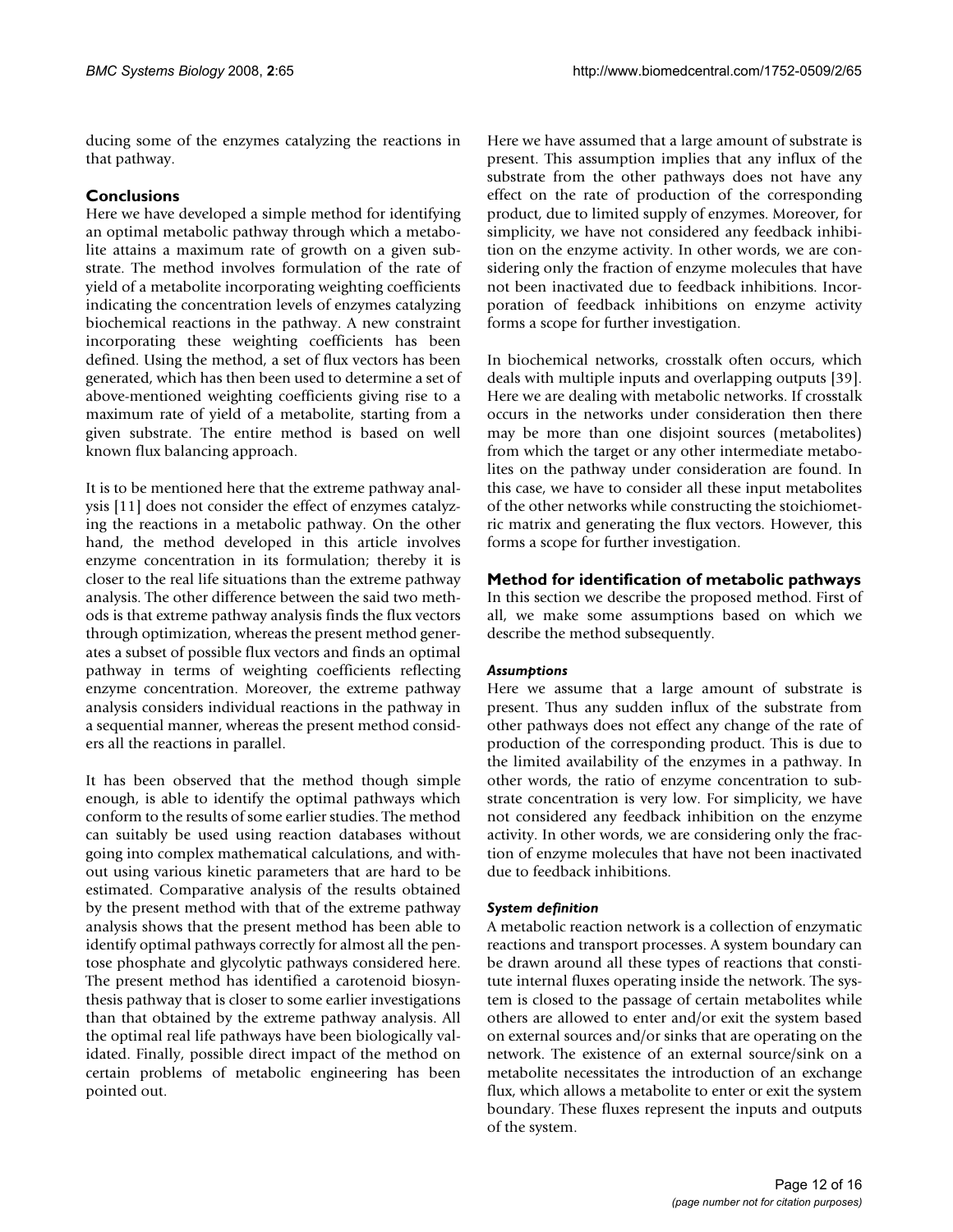Consider a metabolic network with the substrate (starting metabolite) A and the final metabolite B (Fig. 7). Let, the metabolite B be reached through *s* different paths. That is, there are *s* biochemical reactions/conversions  $R_1$ ,  $R_2$ ,... $R_s$ in the network involving the metabolite B. Let there be *n* reactions in the network, *i.e*., *n* fluxes. Some of them can be internal fluxes and the rest are exchange fluxes. If there are *p* internal and *q* exchange fluxes then  $n = p + q$ . The internal and exchange fluxes are represented by *v* and *b* respectively. That is,

$$
v_i = v_i, \qquad 1 \le i \le p
$$
  
=  $b_j, \quad p+1 \le i \le n, \quad 1 \le j \le q$ 

Now the rate of growth of the metabolite B on the substrate A, is obtained by taking algebraic sum of the weighted fluxes of reactions *R*<sup>1</sup> , *R*<sup>2</sup> ,...*R<sup>s</sup>* , and is given by

$$
z = \sum_{k=1}^{s} c_k v_k \tag{1}
$$

Thus the term *z* needs to be maximized for yielding maximum rate of growth of B. Here  $v_k$  is the flux of the reaction  $R_k$  involving only the metabolite B [40]. The term  $c_k$  in [0,1] denotes the weighting factor corresponding to this reaction *R<sup>k</sup>* . *ck* indicates the level of concentration of the enzyme catalyzing the reaction  $R_k$ .  $c_k$  = 1 indicates that the required amount of the enzyme catalyzing the reaction *R<sup>k</sup>* is present. On the other hand,  $c_k \rightarrow 0$  indicates that sufficient amount of enzyme is not present to carry out the reaction. Higher the value of *c<sup>k</sup>* , higher is the concentra-



**Figure 7 A hypothetical biochemical reaction network**.

tion of the enzyme and vice-versa. The term  $v_k$  is considered to be positive if the reaction  $R_k$  yields the metabolite B, otherwise it is negative. A reversible reaction is considered as two separate reactions corresponding to forward and backward reactions. It is to be mentioned here that the role of  $c_i$  in Eq. (1) in extreme pathway analysis [11] is different from that in the present method. In the earlier case, **c** is a *unit vector*, along a particular flux, whereas in the present method, **c** indicates the level of concentration of the various enzymes catalyzing the reactions in the network.

#### *Generation of flux vectors*

For solving the above-mentioned maximization problem, we require the values of the flux vectors  $\mathbf{v} = [v_1, v_2, ..., v_n]^T$ that cannot be obtained easily as the full dynamics is not known or becomes intrackable in most of the scenarios. In order to overcome this situation, we now propose an algorithm for generating flux vectors that satisfy approximately the quasi-steady state condition [11]. That is, we generate those **v** which satisfies

$$
S.v \approx 0 \tag{2}
$$

and the inequalities in (4) and (5). Here **S** is the *m* × *n* stoichiometric matrix [41] with *m* as the number of metabolites and *n* as the number of reactions. From a reaction database, **S** can be computed. Then the flux vectors **v** form the null space of **S**. In extreme pathway analysis, the approximately equality sign in Eq. (2) is replaced by the strict equality sign as the system is in a steady state scenario. The proposed method generates the flux vectors **v** as linear combinations of the basis vectors spanning the null space of **S**, and those satisfying the inequalities (4) and (5). We cannot always guarantee (due to finite memory, and the problem of overflow or underflow for representing a numerical value) the strict equality in Eq. (2) for the flux vectors that are generated. Thus we have considered approximate equality sign instead of strict equality. Since in practical situations,  $n > m$ , Eq. (2) is under determined. So we proceed as follows:

#### Step I:

Generate basis vectors  $v<sub>b</sub>$  that form the null space of the stoichiometric matrix **S**. Let the number of such basis vectors be *l*. (This is done by using standard routines and toolboxes of MATLAB.)

Step II:

(i) Generate *l* number of positive random numbers  $a_p$ ,  $p =$ 1, 2,...,*l*.

(ii) Generate a vector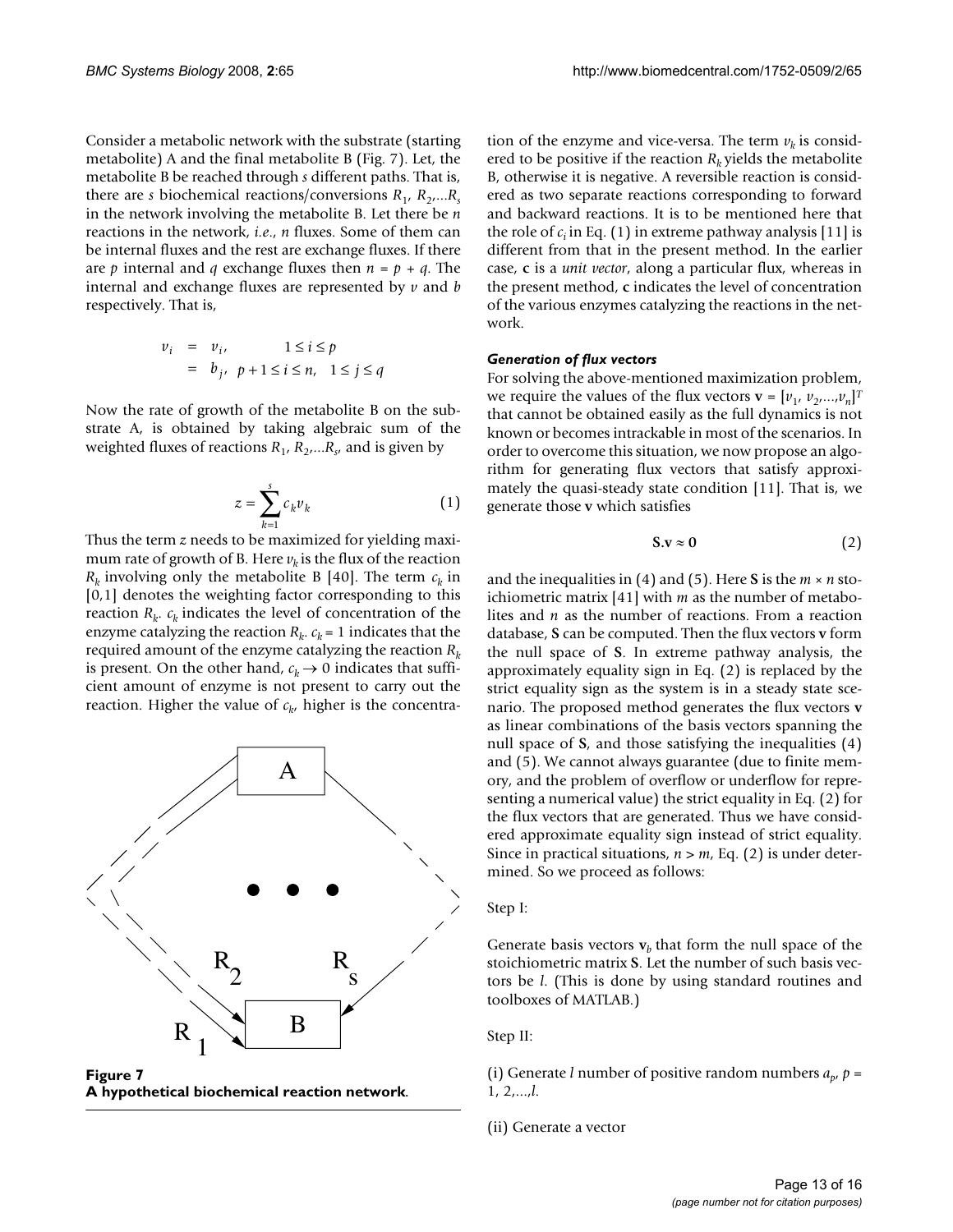$$
\mathbf{v} = \sum_{p=1}^{l} a_p \mathbf{v}_{bp} \tag{3}
$$

until certain inequality constraint on v is satisfied for all its components. All the internal fluxes are non-negative yielding [11]

$$
v_i \geq 0, \,\forall i \tag{4}
$$

The constraints on the exchange fluxes depends on their directions [11]. These constraints can be expressed as

$$
\alpha_j \le \nu_j \le \beta_j \tag{5}
$$

where  $\alpha_i$  and  $\beta_i$  are either zero, or negative and positive infinity, respectively, based on the direction of the exchange flux. The activity of these exchange fluxes is considered to be positive if the metabolite is exiting or being produced by the system, and negative if the metabolite is entering or being consumed by the system. For all metabolites in which a source or sink may be present, the exchange flux can operate in a bidirectional manner and is unconstrained. Under the existence of a source (input),  $\alpha_i$  is set to negative infinity and  $\beta_i$  to zero. On the other hand, if only a sink (output) exists on the metabolite, <sup>α</sup>*j* is set to zero and  $\beta_i$  to positive infinity. If both a source and a sink are present for the metabolite then the exchange flux is bidirectional with  $\alpha_i$  set to negative infinity and  $\beta_i$ to positive infinity leaving the exchange flux unconstrained. For further details on these issues, one may refer to [11].

Thus we generate a large number of flux vectors, satisfying the inequality constraints, which form the data set. The flux vectors along with their corresponding weighting factors are used to determine *z*. The optimization algorithm searches through this generated data set, and estimates the values of the weighting coefficients  $c_k$  (Eq. (7)) on convergence.

#### *Formulation of a new constraint*

Eq. (2) describes the quasi-steady state condition, which assumes that the concentration of the enzymes catalyzing various reactions in the network is present in the system at the required level. In other words, the genes that produce these enzymes need to be expressed at the required level. For a variety of reasons, in real systems, the genes that produce these enzymes may not be expressed at the required level. This imposes restrictions on the system, and for this purpose, we define a new constraint as

$$
S.(C.v) = 0 \tag{6}
$$

Here C is an  $n \times n$  diagonal matrix whose diagonal elements are the components of the vector **c**. That is, if **C** =  $[\gamma_{ij}]_{n \times n'}$  then  $\gamma_{ij} = \delta_{ij} c_i$ , where  $\delta_{ij}$  is the Kronecker delta. Note that  $c_i$  is the weighting factor corresponding to the enzyme catalyzing ith reaction in the network, irrespective of whether the reaction involves the metabolite B or not.

Thus the problem of determining a metabolic pathway yielding maximum rate of production of a metabolite B starting from a substrate A, boils down to a maximization problem, where *z* is maximized with respect to **c**, subject to satisfying the constraint given in Eq. (6).

#### *Estimation of weighting coefficients* **c<sup>i</sup>**

Combining Eq. (1) and Eq. (6), we can reformulate the objective function as

$$
\gamma = 1/z + \Lambda^T \left( S \left( C \mathbf{v} \right) \right) \tag{7}
$$

that needs to be minimized with respect to the weighting factors  $c_i$  for all *i*. The term  $\Lambda = [\lambda_1, \lambda_2, ..., \lambda_m]^T$  is the regularizing parameter. For the sake of simplicity, we have considered here  $\lambda_1 = ... = \lambda_m = \lambda$  (say). Minimization of *y* can be carried out in various ways. Here we have adopted the gradient descent technique [42]. Initially, a set of random values in  $[0, 1]$  corresponding to  $c_i$ 's are generated. The  $c_i$ 's are then modified iteratively using the gradient descent technique, where the amount of modification for *ci* in each iteration is defined as

$$
\Delta c_i = -\eta \frac{\partial y}{\partial c_i} \tag{8}
$$

The term  $\eta$  is a small positive quantity indicating the rate of modification. For computing the values of Δ*c<sup>i</sup>* 's, we use the following expression

$$
\Delta c_i = \frac{\eta}{z^2} \frac{\partial z}{\partial c_i} - \eta \frac{\partial (\mathbf{\Lambda}^T . (\mathbf{S} . (\mathbf{C} . \mathbf{v})))}{\partial c_i}
$$
(9)

Thus the modified value of *ci* is given by

$$
c_i(t+1) = c_i(t) + \Delta c_i, \ \forall i, \ t = 0, \ 1, \ 2, ...
$$

 $c_i(t + 1)$  is the value of  $c_i$  at iteration  $(t + 1)$ , which is computed based on the *c<sup>i</sup>* -value at the iteration *t*. Regularization parameter  $\lambda$  is chosen empirically. Here we are varying the value of  $\lambda$  from 0.1 to 1.0 in steps of 0.1. Using the above mentioned method, for each value of  $\lambda$ , we finally get *c<sup>i</sup>* -values for which *y* attains a minimum value. For each value of  $\lambda$ ,  $\gamma$  is minimized. We choose the specific λ-value for which the *y*-value is the minimum over all the minima obtained for different values of  $\lambda$ . The c-values corresponding to this minimum *y* are finally considered.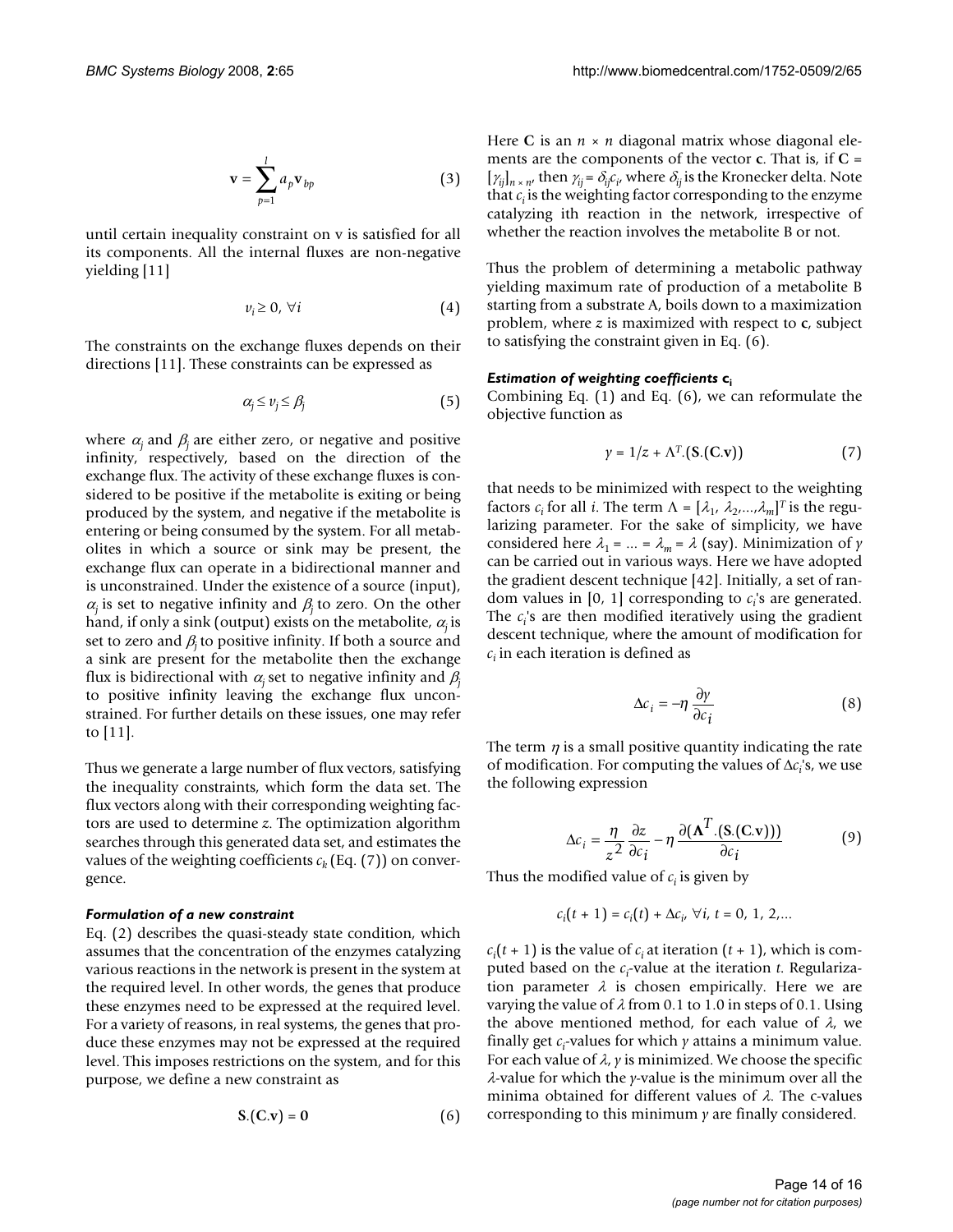The vector **c** corresponds to the flux vector **v**. That is, its *i*th component  $c_i$  ( $c_i$   $\varepsilon$  [0,1]) is associated with the flux  $v_i$  of the *i*th reaction of a metabolic network. On minimization of *y*, some of the *c*<sub>*i*</sub> values will attain non-zero values in [0,1] and the others are very close to zero. We consider a metabolic path to be an optimal one, if *y* is minimum and the  $c_i$ -values of all the enzymes catalyzing the reactions in that path are greater than zero. Otherwise, a low c-value (close to zero) corresponding to an enzyme catalyzing an intermediate reaction may result in an insufficient product. This will reduce the rate of the next reactions and hence the amount of the target metabolite. In other words, these non-zero  $c_i$ -values indicate an optimal pathway through which the rate of yield of metabolite B, being grown on the substrate A, becomes maximum. The major differences of the method from the existing extreme pathway analysis [11] are as follows.

- Unlike the extreme pathway analysis, the present method considers the presence of enzymes.
- Extreme pathway analysis finds the flux vectors upon optimization, whereas the present method generates a set of some possible flux vectors and finds an optimal pathway in terms of weighting coefficients reflecting enzyme concentration.

• Extreme pathway analysis considers individual reactions in the pathway in a sequential manner, whereas the present method considers all the reactions in parallel.

The value of *c* corresponding to an enzyme E may be estimated *in vitro* in the following way. Let us assume the following enzymatic reactions

$$
E + S \rightleftharpoons^{k_1}_{k_2} ES \rightarrow^{k_3} E + P
$$

where S and P stand for substrate and product respectively. The terms  $k_1$ ,  $k_2$  and  $k_3$  are rate constants. Let us also assume that *x* mole of S can produce *y* mole of P. Under this situation, assume that  $[E_{min}]$  is the minimum concentration of the enzyme E that is required to obtain the maximal rate (*Vmax*) of product formation. Thus an estimate of *c* may be taken as

$$
c = [E]/[E_{min}]
$$

where [E] is the concentration level of the enzyme E which is required to get an optimal path. Note that the values of *Vmax*, and the rate constants can be estimated *in vitro* [43]. Thus *Emin* can also be determined through [43]

$$
V_{max}=k_3[E_{min}] \label{eq:Vmax}
$$

and thereby [E] using c-value obtained by our method. On the other hand, if [E] can be determined *in vitro*, then the theoretical value of *c* (obtained by the proposed method) can be verified with the experimental value.

# **Authors' contributions**

RKD has conceived the study, formulated the methodology, made partial analysis of the results and has prepared the manuscript. MD has implemented the algorithms, made partial analysis of the results and has modified some parts of the manuscript. SM has made partial analysis of the results and given some fruitful suggestions while preparing the manuscript.

# **Additional material**

# **Additional file 1**

*Analysis of the results. Analysis of the results for the synthetic system, pentose phosphate pathway, glycolytic pathway and the carotenoid biosynthesis pathway for different organisms.* Click here for file [\[http://www.biomedcentral.com/content/supplementary/1752-](http://www.biomedcentral.com/content/supplementary/1752-0509-2-65-S1.pdf) 0509-2-65-S1.pdf]

# **Acknowledgements**

Dr. S. Mukhopadhyay gratefully acknowledges the financial assistance received in the form of a grant, BT/BI/04/001/93 and BT/BI/10/019/99 from the Department of Biotechnology, Government of India.

# **References**

- 1. Gadkar KG, Gunawan R, Doyle FJ: **[Iterative approach to model](http://www.ncbi.nlm.nih.gov/entrez/query.fcgi?cmd=Retrieve&db=PubMed&dopt=Abstract&list_uids=15967022) [identification of biological networks.](http://www.ncbi.nlm.nih.gov/entrez/query.fcgi?cmd=Retrieve&db=PubMed&dopt=Abstract&list_uids=15967022)** *BMC Bioinformatics* 2005, **6:**155.
- 2. Kummel A, Panke S, Heinemann M: **[Systematic assignment of](http://www.ncbi.nlm.nih.gov/entrez/query.fcgi?cmd=Retrieve&db=PubMed&dopt=Abstract&list_uids=17123434) [thermodynamic constraints in metabolic network models.](http://www.ncbi.nlm.nih.gov/entrez/query.fcgi?cmd=Retrieve&db=PubMed&dopt=Abstract&list_uids=17123434)** *BMC Bioinformatics* 2006, **7:**512.
- 3. Segre D, Vitkup D, Church GM: **Analysis of optimality in natural and perturbed metabolic networks.** *Proceedings of the National Academy of Sciences of the United States of America, PNAS* 2002, **99:**15112-15117.
- 4. Varma A, Palsson BO: **Metabolic flux balancing: basic concepts, scientific and practical use.** *Biotechnology* 1994, **12:**994-998.
- 5. Palsson BO: **The challenges of** *in silico* **[biology.](http://www.ncbi.nlm.nih.gov/entrez/query.fcgi?cmd=Retrieve&db=PubMed&dopt=Abstract&list_uids=11062431)** *Nat Biotechnol* 2000, **18:**1147-1150.
- 6. Lee JM, Gianchandani EP, Papin JA: **[Flux balance analysis in the](http://www.ncbi.nlm.nih.gov/entrez/query.fcgi?cmd=Retrieve&db=PubMed&dopt=Abstract&list_uids=16772264) [era of metabolomics.](http://www.ncbi.nlm.nih.gov/entrez/query.fcgi?cmd=Retrieve&db=PubMed&dopt=Abstract&list_uids=16772264)** *Briefings in Bioinformatics* 2006, **7:**140-150.
- 7. Covert MW, Schilling CH, Famili I: **Metabolic modeling of microbial strains** *in silico***[.](http://www.ncbi.nlm.nih.gov/entrez/query.fcgi?cmd=Retrieve&db=PubMed&dopt=Abstract&list_uids=11246024)** *Trends Biochem Sci* 2001, **26:**179-186.
- 8. Schilling CH, Edwards JS, Palsson BO: **[Toward metabolic phe](http://www.ncbi.nlm.nih.gov/entrez/query.fcgi?cmd=Retrieve&db=PubMed&dopt=Abstract&list_uids=10356245)[nomics: analysis of genomic data using flux balances.](http://www.ncbi.nlm.nih.gov/entrez/query.fcgi?cmd=Retrieve&db=PubMed&dopt=Abstract&list_uids=10356245)** *Biotechnol Prog* 1999, **15:**288-295.
- 9. Curto R, Sorribas A, Cascante M: **Comparative characterization of the fermentation pathway of** *Saccharomyces cerevisiae* **[using biochemical systems theory and metabolic control](http://www.ncbi.nlm.nih.gov/entrez/query.fcgi?cmd=Retrieve&db=PubMed&dopt=Abstract&list_uids=7579901) [analysis: model definition and nomenclature.](http://www.ncbi.nlm.nih.gov/entrez/query.fcgi?cmd=Retrieve&db=PubMed&dopt=Abstract&list_uids=7579901)** *Mathematical Biosciences* 1995, **130:**25-50.
- 10. Cascante M, Boros LG, Comin-Anduix B, de Atauri P, Centelles JJ, Lee PW: **[Metabolic control analysis in drug discovery and disease.](http://www.ncbi.nlm.nih.gov/entrez/query.fcgi?cmd=Retrieve&db=PubMed&dopt=Abstract&list_uids=11875424)** *Nature Biotechnology* 2002, **20:**243-249.
- 11. Schilling CH, Letscher D, Palsson BO: **[Theory for the systemic](http://www.ncbi.nlm.nih.gov/entrez/query.fcgi?cmd=Retrieve&db=PubMed&dopt=Abstract&list_uids=10716907) definition of metabolic pathways and their use in interpret[ing metabolic function from a pathway-oriented perspective.](http://www.ncbi.nlm.nih.gov/entrez/query.fcgi?cmd=Retrieve&db=PubMed&dopt=Abstract&list_uids=10716907)** *Journal of Theoretical Biology* 2000, **203:**229-248.